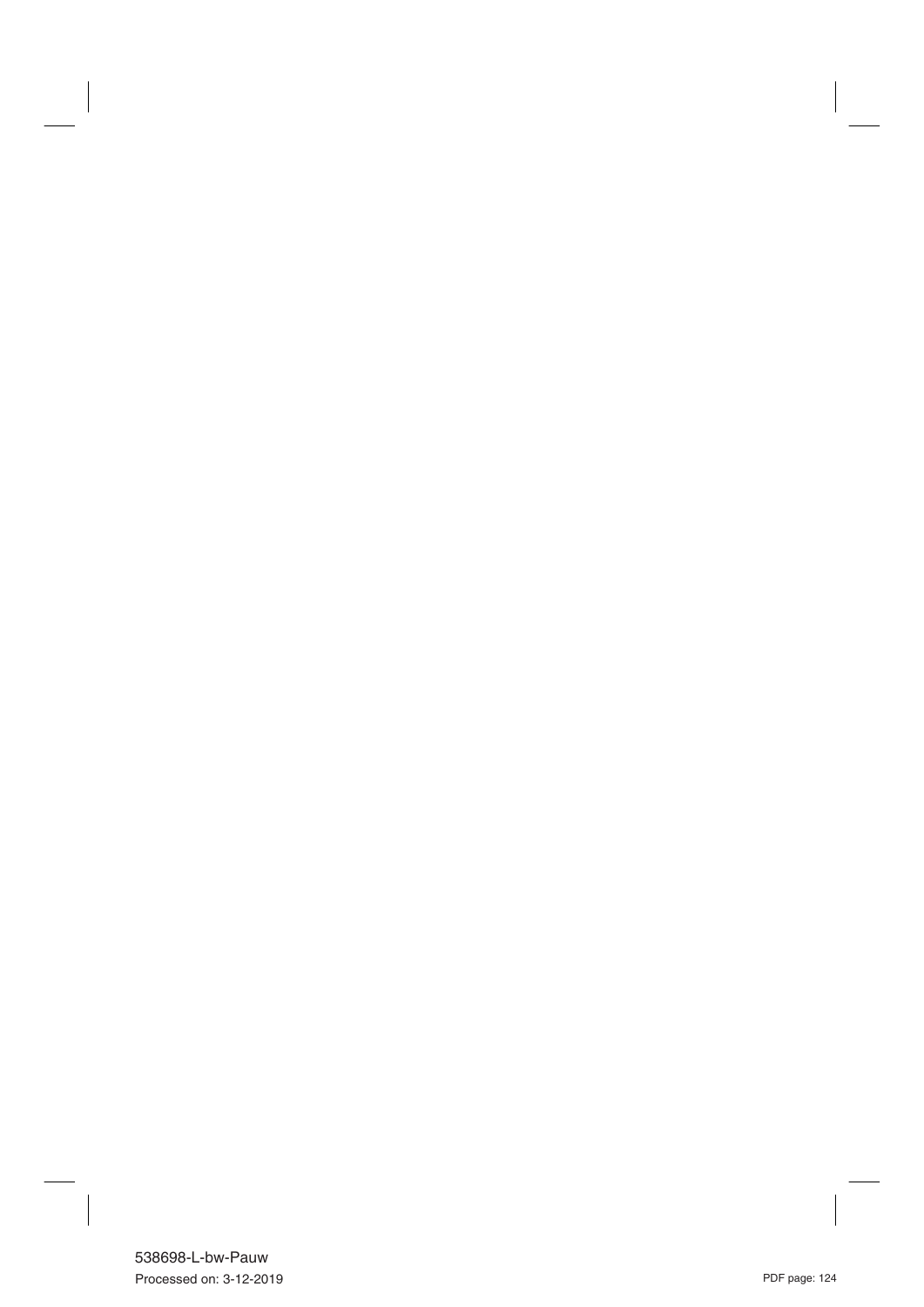#### **Introduction**

When people are in emotional distress, they often have the urge to share their emotions with others, a phenomenon that has been termed social sharing (Rimé, 2009; Rimé et al., 1998). Indeed, social sharing is a frequently employed means of regulating one's emotions: By talking to others, sharers can elicit support that might facilitate their coping (Rimé, 2009). However, sometimes people may not feel comfortable sharing their personal issues with others, for example when it concerns highly stigmatized issues, such as HIV, psychiatric problems, or physical disabilities (Smart & Wegner, 2000). Others lack friends, or their friends may have grown tired of listening to the same issues over and over again (Forest, Kille, Wood, & Holmes, 2014). In these cases, it can be useful to talk to a therapist who is uninvolved in the person's life and who can provide professional help. Unfortunately, however, even if people can overcome the stigma sometimes associated with talking to a therapist and are willing to discuss their personal issues with them, therapists are not always accessible. Therapists can be expensive, sometimes located far away, and often have waiting lists of several months, sometimes even up to years (Hunt & Eisenberg, 2010; Johnson et al., 2007). In light of these problems, both public and scientific interest in building virtual humans is growing (Markoff & Mozur, 2015; Romeo, 2016). Virtual humans are computer-generated characters that respond to words and non-verbal behavior in human-like ways, using emotional expressions, language, and body language (Gratch et al., 2002), and can provide an alternative or complementary online form of support that is available at all times.

 In order to effectively reduce people's experience of negative emotions, three conditions need to be met (Burleson & Goldsmith, 1998; Greenberg, 2004; Rimé, 2009): First, those sharing their emotions – henceforth 'sharers' – need to be willing to disclose an emotionally upsetting event. Second, when doing so, they should focus on their thoughts and feelings regarding the emotionally upsetting event, rather than, for example, merely the facts of the situation. And third, the listener, or support provider, should facilitate adaptive ways of reinterpreting (i.e., reappraising) this event. As outlined below, prior work suggests that these first two boundary conditions can be fulfilled when sharing with virtual humans – sometimes even to a greater extent than when sharing among humans. Our study was designed to examine whether virtual humans can also fulfill the third boundary condition: We tested how sharers respond to virtual humans' attempts to help the sharer reappraise the situation, and whether they perceive this to be helpful.

 In examining this question, we draw on theories of social sharing, which outline how people can help reduce others' emotional distress. Generally, two primary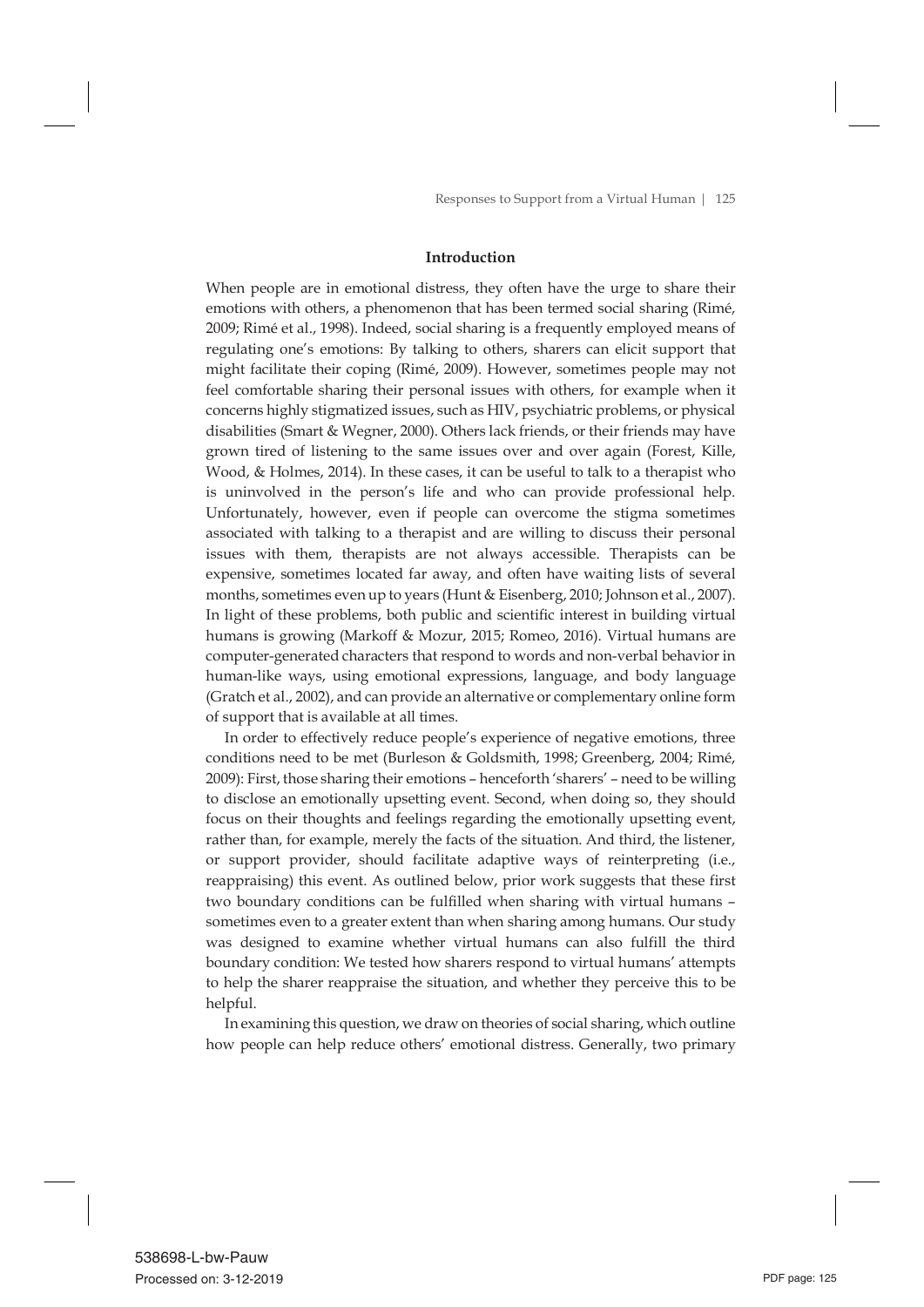types of support have been distinguished: socio-affective and cognitive support (Rimé, 2009). Socio-affective support includes comfort, validation, and understanding, while cognitive support is directed at changing the way the other thinks about the situation by recreating meaning and reappraisal (Rimé, 2009). As such, cognitive support provision constitutes a way to fulfill the third condition for effective sharing: facilitating adaptive ways of reinterpreting the emotional event. Yet, prior research has shown that sharers generally have a strong and consistent preference for socio-affective support (Duprez, Christophe, Rimé, Congard, & Antoine, 2014; Pauw, Sauter, Van Kleef, & Fischer, 2019; Pauw, Sauter, Van Kleef, & Fischer, 2018), which might render them unreceptive to cognitive support (Marigold et al., 2014). In the current study, we investigated virtual humans' potential as an alternative route through which cognitive support may be effectively provided. People may have different expectations of virtual humans when receiving different types of support, for example because they do not ascribe them the mental capacity to experience empathy (Gray et al., 2007). We therefore examined whether sharers give virtual humans more leeway in providing cognitive support, which has been typically shown to be perceived as less desirable and less normative than socio-affective support in interactions between humans. First, we describe previous research illustrating how sharing with virtual humans fulfills the first two conditions of effective social sharing, that is, people are willing to disclose an upsetting situation and their associated thoughts and feelings to virtual humans. Second, we discuss why sharing with a virtual human may be a promising way to fulfill the third condition, that of facilitating reappraisal.

#### **Sharing with a Virtual Human Fosters Willingness to Disclose Emotions**

 In order for people to be willing to share and discuss sensitive issues, a safe and non-threatening conversational environment is required (Burleson & Goldsmith, 1998; Greenberg, 2004). By creating anonymity and rapport, virtual humans can provide a safe environment in which people feel comfortable sharing their negative emotions. When interacting with another human, sharers may be faced with self-presentational concerns: by sharing their emotions, they may come across as weak, and thereby risk being ridiculed, rejected, or stigmatized (Burleson & Goldsmith, 1998; Derks, Fischer, & Bos, 2008). When talking to a computer, however, these risks are nullified (Caplan & Turner, 2007). Several studies have shown that, compared to those who believed they were interacting with a humanoperated computer, participants who believed they were interacting with a computer reported lower fear of self-disclosure, as well as lower impression management, displayed their sadness more intensely, and were rated by observers as more willing to disclose (Gratch, Lucas, King, & Morency, 2014; Lucas et al.,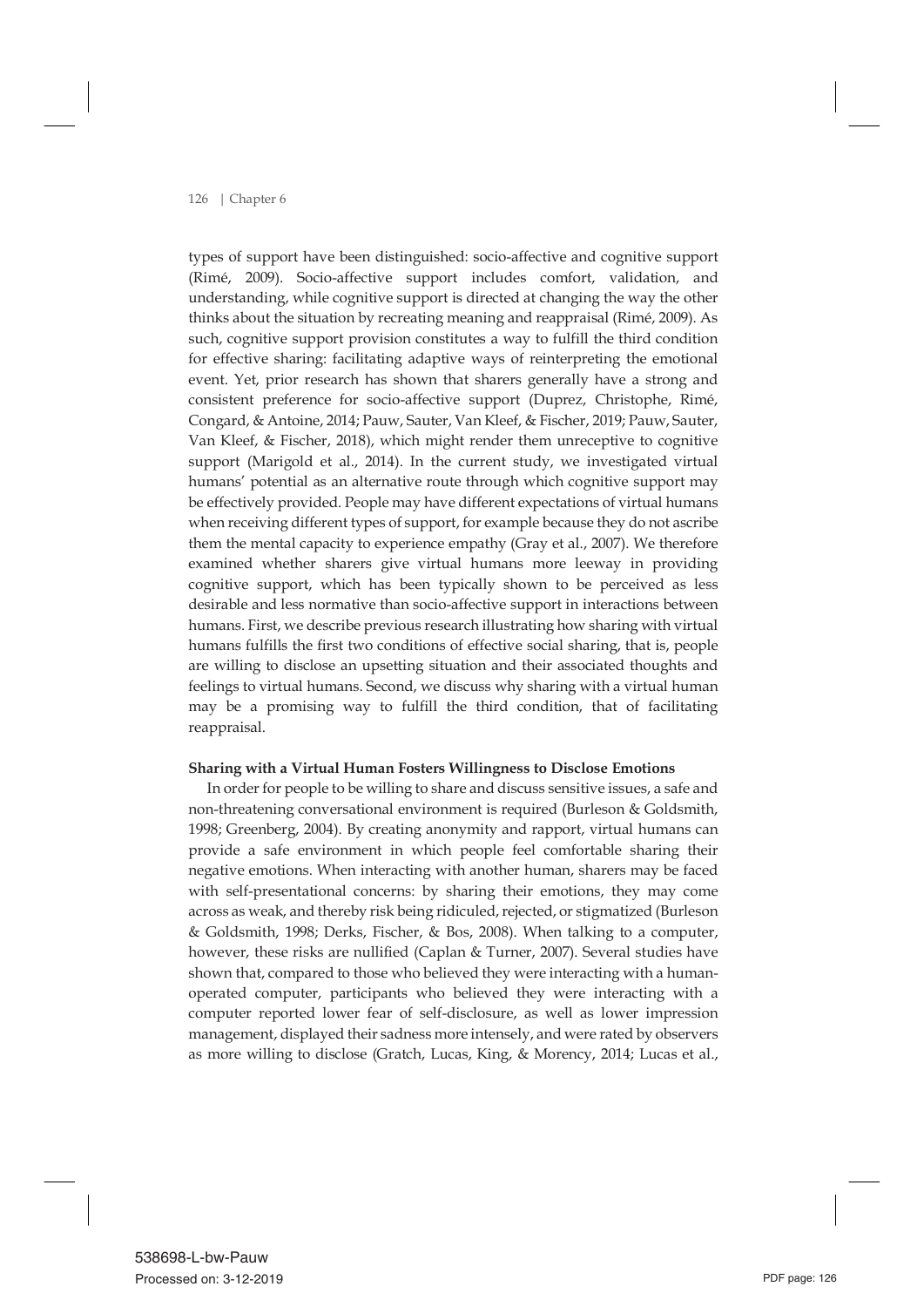2014, 2017). These benefits of talking to a virtual human seemed to be driven by sharers feeling anonymous and not judged. For example, Pickard and colleagues (Pickard, Roster, & Chen, 2016) found that people preferred to talk to a virtual human (rather than to a human) when discussing highly sensitive information, but not when discussing information rated low in sensitivity – the reason for their differential preference being that they did not feel judged by a virtual human. In a similar vein, Kang and Gratch (2010) found that especially those who were socially anxious benefitted from talking to a virtual human, again underlining the potential of virtual humans to buffer self-presentational concerns and thereby create a safe environment.

 Complementing this line of work, recent research suggests that virtual humans are also able to create a feeling of rapport – another key ingredient contributing to people's willingness to disclose negative emotions (Burgoon & Le Poire, 1999; Burleson & Goldsmith, 1998; Clark & Finkel, 2005). By using non-verbal behaviors such as positive facial expressions, encouraging head nods, and posture changes that are contingent upon the human sharer, virtual humans bring about subjective feelings and behavioral consequences associated with rapport, such as less tension and embarrassment, and greater feelings of closeness and trust (Gratch, Kang, & Wang, 2013; Kang, Gratch, Wang, & Watt, 2008; Wang & Gratch, 2010). Furthermore, by using verbal techniques such as social dialogue, empathic responding, and reciprocal self-disclosure, virtual humans may similarly foster feelings of rapport and trust (e.g., Bickmore & Picard, 2005; Birnbaum et al., 2016b, 2016a; Hoffman, Birnbaum, Vanunu, Sass, & Reis, 2014; Liu & Sundar, 2018). Together, these studies thus suggest that virtual humans are capable of fulfilling the first two conditions for effective social support: People are willing to disclose personally upsetting events and feel comfortable talking about their negative thoughts and feelings with virtual humans.

### **Can Sharing with a Virtual Human Foster Reappraisal?**

 A third condition for effective emotional recovery to occur concerns the listener's facilitation of more adaptive appraisals of the situation (i.e., reappraisals; Burleson & Goldsmith, 1998; Rimé, 2009). By helping the sharer take a different perspective on the situation – for example, by encouraging a more positive view on the situation – sharers can be helped to change the way they think about the situation, which changes the emotions that the situation elicits (Dobkin et al., 2004; Nils & Rimé, 2012; Panzarella et al., 2006; Rimé, 2009). Speaking to its potential for bringing about emotional recovery, reappraisal has generally been found to be the most adaptive way of regulating one's own emotions (Webb et al., 2012). Furthermore, reappraisal lies at the heart of cognitive behavioral therapy (CBT), which is successful in treating a wide variety of disorders characterized by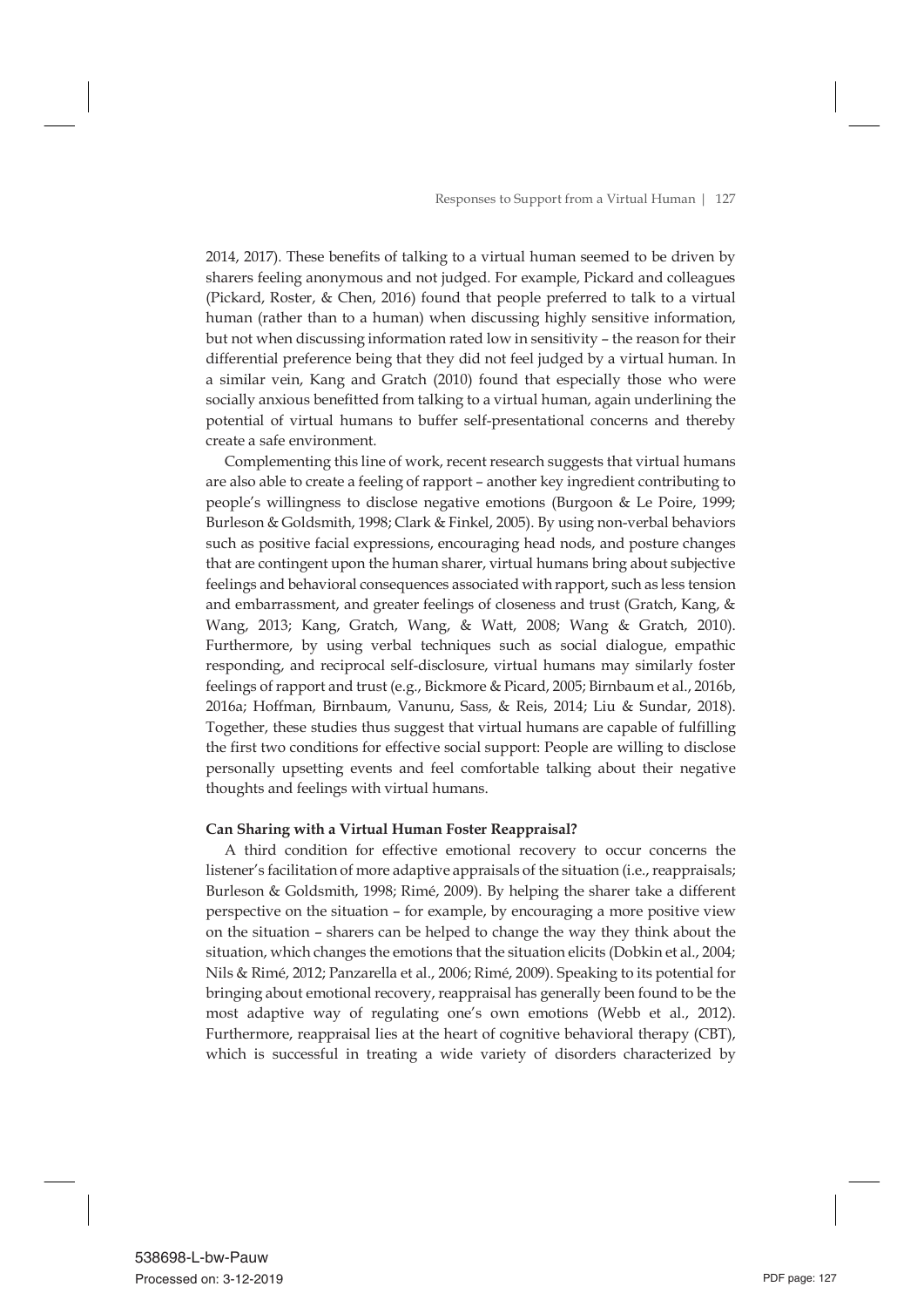emotion regulation impairments (for a review of meta-analyses, Butler, Chapman, Forman, & Beck, 2006; Hofmann, Asnaani, Vonk, Sawyer, & Fang, 2012). Furthermore, research on social sharing has shown that whereas socio-affective support has been found to increase temporary feelings of relief, perceived understanding, and closeness to the listener, cognitive support is generally more conducive to bringing about long-term emotional recovery (Batenburg & Das, 2014; Brans, Van Mechelen, Rimé, & Verduyn, 2013; Lepore, Fernandez-Berrocal, Ragan, & Ramos, 2004; Morelli, Lee, Arnn, & Zaki, 2015; Nils & Rimé, 2012; Pauw et al., 2018; Rimé, 2009).

 While cognitive support provision may thus be a way to fulfill the third boundary condition for effective sharing, prior research has shown that sharers generally have a strong and consistent preference for socio-affective support (Duprez et al., 2014; Pauw et al., 2019, 2018). Furthermore, socio-affective support provision is highly normative (Brans et al., 2013; Pauw, Sauter, Van Kleef, & Fischer, in press). Listeners who provide socio-affective support are also more popular than those who tend to provide cognitive support – an effect that may be explained by sharers appraising cognitive support as a challenge to their existing views of the emotional situation (Niven, Garcia, van der Löwe, Holman, & Mansell, 2015). Similarly, there is evidence suggesting that sharers seek socioaffective support also when sharing with a virtual human. For example, chatbots that displayed sympathy and empathy when giving advice about a sensitive personal issue (e.g., by validating the negativity of the situation) were perceived as more supportive compared to those that provided merely unemotional advice (Liu & Sundar, 2018). Furthermore, a set of studies in which participants interacted with a social robot showed that participants preferred interacting with a robot that reacted responsively (non-verbal signs of attentive listening and verbal validation of participants' feelings) rather than unresponsively (neither non-verbal nor verbal feedback; Birnbaum et al., 2016b, 2016a; Hoffman, Birnbaum, Vanunu, Sass, & Reis, 2014): Participants felt more understood, validated and cared for, engaged in greater non-verbal approach behaviors (e.g., leaning forward, eye contact, smiling), and were more motivated to have the robot as a companion in stressful periods. In sum, these findings show that sharers prefer emotional and empathic support over non-responsive, unemotional support, even from virtual humans.

 The question, then, is whether sharers are open to cognitive support when provided by a virtual human, or whether they would, like with human interaction partners, prefer socio-affective support. The findings outlined above indeed suggest that people appreciate socio-affective support from virtual humans. However, people do make important distinctions between humans and virtual humans (see De Melo & Gratch, 2015), and consequently may have different (support) expectations when sharing with a virtual human. Given that people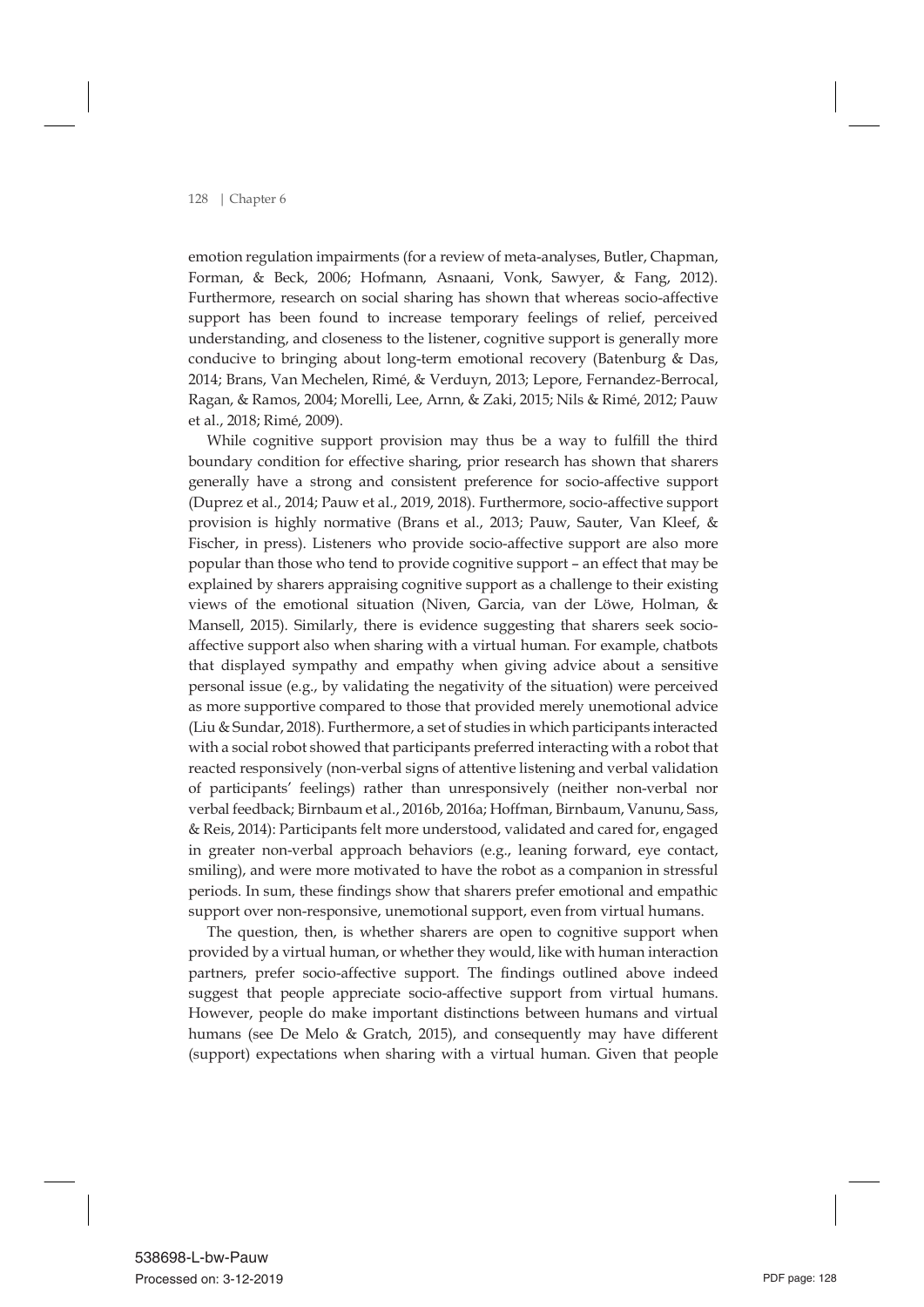generally only ascribe the ability to feel and experience to humans but hardly to machines (Gray et al., 2007), people may not expect virtual humans to be highly empathic and to provide support the way they expect from human listeners. This may lead to a less pronounced preference for socio-affective support over cognitive support. Indeed, while not directly studying people's support expectations of virtual humans, there is work suggesting that because people have lower expectations of virtual humans' mental abilities, they expect lower levels of empathy and are more forgiving of 'insensitive' behaviors. For example, people expect robots to be worse at 'emotional' tasks (Waytz & Norton, 2014), are more willing to accept unfair offers from computers than from humans (Sanfey, Rilling, Aronson, Nystrom, & Cohen, 2003), and hold robots less (morally) accountable for making mistakes than humans (e.g., erroneoulsy depriving participants of prize money they had won; Kahn et al., 2012). Furthermore, when believing they were interacting with a computer (compared to a human), people were much more forgiving of the other's low interactivity (i.e., degree of acknowledgment and awareness of participants' prior responses; Go & Sundar, 2019). Thus, given the (perceived) non-judgmental and non-emotional nature of virtual humans, people may be fairly forgiving of less sensitive and normative support, leading them to be relatively accepting of cognitive support.

 Some indirect evidence for the potential for virtual humans to provide effective cognitive support and thereby facilitate reappraisals comes from recently developed chatbots and other text-based smartphone interventions employing a wide variety of treatments, including the use of CBT principles (Fitzpatrick, Darcy, & Vierhile, 2017; Hoermann, McCabe, Milne, & Calvo, 2017; Inkster, Sarda, & Subramanian, 2018; Ly, Ly, & Andersson, 2017). For example, several prototypes for treating depression and anxiety have shown moderate success (Fitzpatrick et al., 2017; Fulmer, Joerin, Gentile, Lakerink, & Rauws, 2018; Inkster et al., 2018). However, given that these apps did not focus solely on CBT, but employed mixed methods (e.g., dialectical behavior therapy, motivational interviewing, positive behavior support, behavioral reinforcement, mindfulness), these findings are not conclusive regarding people's receptiveness to reappraisal: It is possible that other aspects of chatbots' responses were driving the positive outcomes. Furthermore, most of these apps were used for treating clinical symptoms. We were interested in examining whether a virtual human might foster effective non-clinical social sharing of the kind one would engage in in daily life with friends, family, or a therapist. And finally, previous studies have employed text-based conversational agents. Our aim was to examine how people experience sharing with a virtual human with whom they engage in an actual face-to-face interaction, thereby being a somewhat closer approximation of what real-life conversations may look like.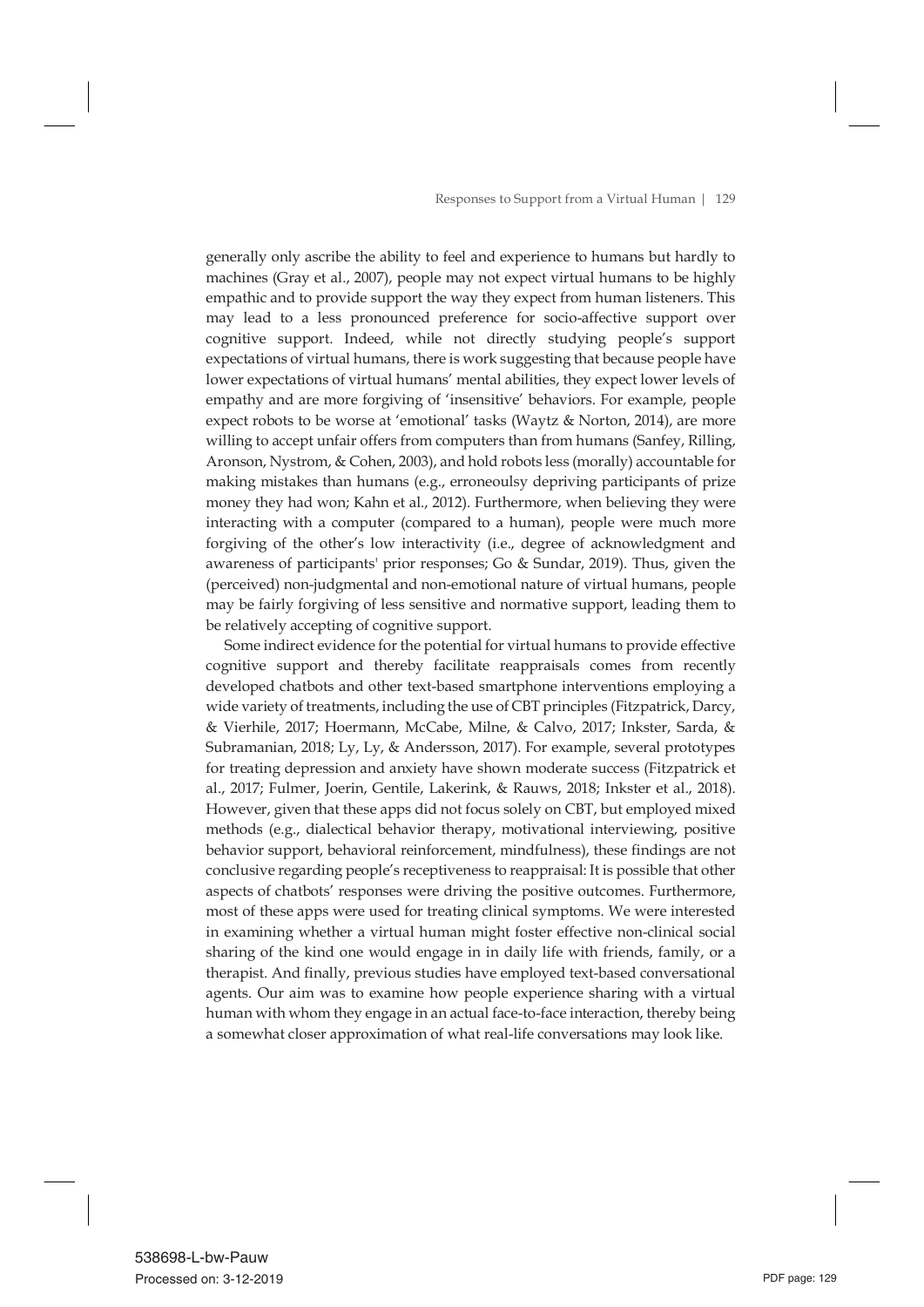#### **The Present Study**

 In sum, the first two conditions of effective social sharing can be fulfilled when sharing with virtual humans: (1) They create a safe environment for sharers to disclose sensitive information by fostering anonymity while simultaneously establishing rapport, and (2) sharers feel comfortable talking about their feelings and emotions in response to questions about the emotion-eliciting event. The present study aimed to examine how (human) sharers experience virtual humans' attempts to fulfill the third boundary condition: the provision of cognitive support in order to facilitate adaptive reappraisals of the situation. We compared sharers' responses to cognitive support with their responses to socio-affective support. Previous research and theoretical arguments inform two competing hypotheses: On the one hand, we may expect that sharers prefer socio-affective over cognitive support from virtual humans, as has been found when sharing with other humans. On the other hand, there may be no differences in the preference for these two types of support provided by virtual humans, given people's different expectations from virtual humans.

 To examine these competing hypotheses, 115 participants engaged in social sharing with a virtual human who provided either socio-affective or cognitive support. Participants had two conversations: One in which they shared a situation that made them feel angry and one in which they shared a situation that made them feel worried. The virtual human provided support through the Wizard-of-Oz paradigm, a frequently used method in computer-human interactions (Dahlbäck, Jönsson, & Ahrenberg, 1993), in which participants are implicitly led to believe they are interacting with a computer, whereas in reality the avatar is controlled by a human experimenter ("wizard"). Rather than employing an automated agent, we used this procedure to ensure that any differences between the conditions would not be due to possible limitations of the dialogue systems. Depending on their assigned experimental condition, participants received either socio-affective or cognitive support across both conversations. Afterwards, we assessed emotional intensity, perceived helpfulness and relational closeness with the avatar. As such, the present study allowed us to examine to what extent people are receptive to cognitive support from a virtual human, by testing whether these two different forms of support have differential emotional and relational consequences.

#### **Method**

#### **Participants**

A total of 115 participants ( $M_{\text{age}}$  = 41.0, *SD* = 12.6; 50% male) were recruited via Craigslist in Los Angeles, United States. 45.2% of the participants identified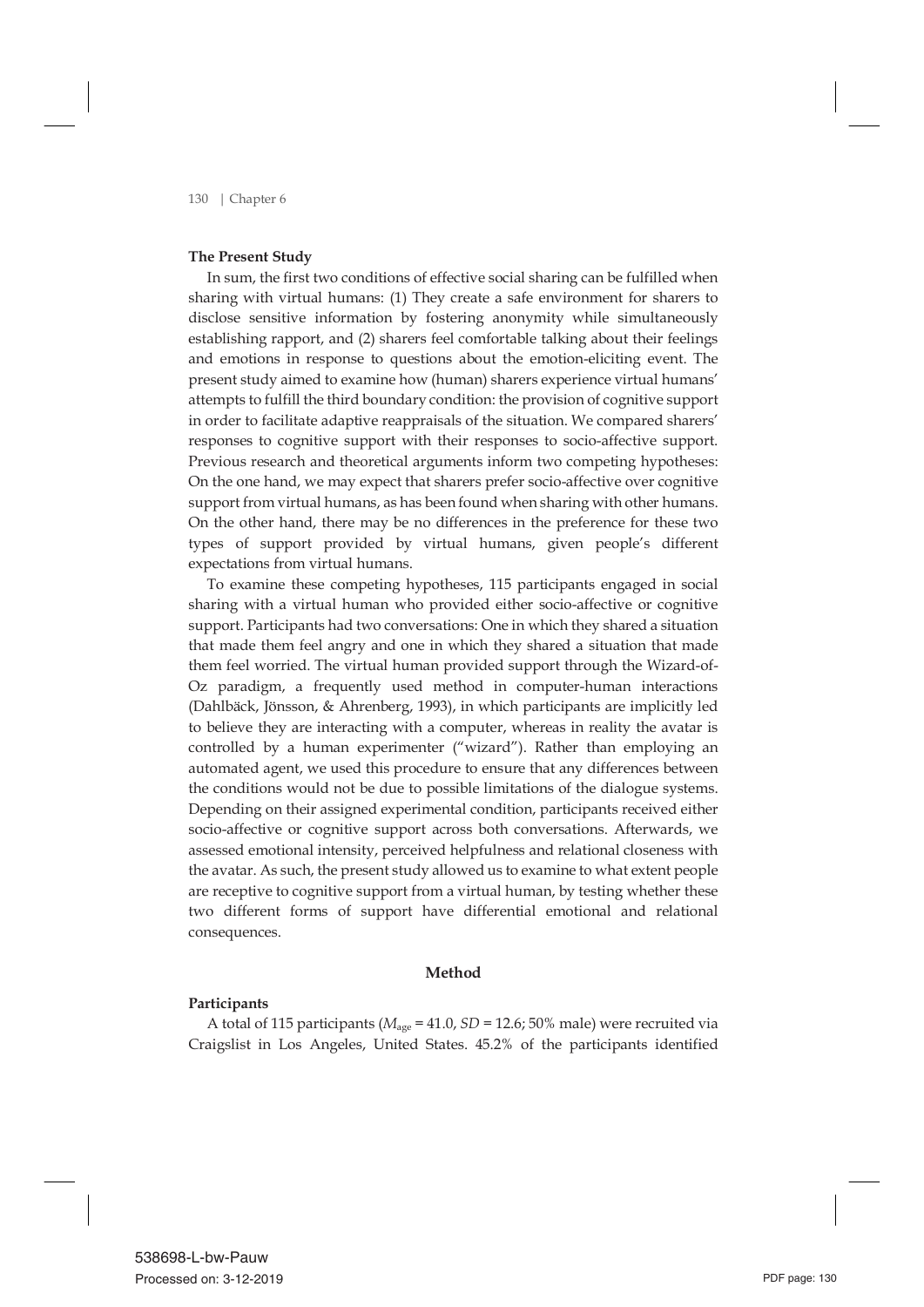themselves as White/Caucasian, 30.4% identified themselves as Black/African American, 13.9% identified themselves as Asian/Pacific Islander, and 11.3% identified themselves as Hispanic American. Five participants had partially missing data because they did not have anything to discuss that they were either worried (2 participants) or angry (3 participants) about. Two participants ended up talking about a different event than what they had initially recalled, such that their pre-sharing measures did not correspond to the same event as their postsharing measures, thereby also resulting in some missing data for one out of their two conversations. Finally, one participant failed to fill out one item (post-sharing measure of (anger) emotional intensity). The data of these participants could still be analyzed for at least one out of two conversations and they were therefore only excluded from those analyses for which they had missing data.

### **Procedure**

 Upon arrival, participants were told that they would share two personal issues with our virtual agent Julie. Depending on their randomly assigned order condition, participants were first instructed to recall either a situation that still worried them or that still made them angry. These two emotion conditions were included in order to create variance in support needs. Previous research has found that different emotions are associated with different support preferences: Whereas anger is linked to a strong preference for socio-effective support, worry has been associated with a desire for both socio-affective and cognitive support (Pauw et al., 2018). Before sharing, participants started the survey on an iPad, and were asked to write down the most important details of the situation, after which they answered questions about the event, including their experienced emotions. Next, they were instructed to call Julie by calling her name. Julie, the avatar, then appeared on a large screen in front of them, looking like a middle-aged woman sitting in a chair similar to a therapy setting (see Figure 1). Julie was controlled in real time by the experimenter.

 In the first conversation, a short rapport-building phase was included in which Julie asked several introductory questions (e.g., "Where are you from originally?"; "Do you consider yourself more shy or outgoing?") in order for participants to get acquainted with talking to Julie. This also allows for building rapport, which has been shown to positively affect self-disclosure (Lucas et al., 2014). Then Julie prompted the participant to tell her something about their anger (or worry) evoking experience. Depending on the experimental condition, participants would receive three instances of either socio-affective or cognitive support provision. In order to standardize the conversations across participants, each conversation included three questions related to the emotional experience, and three instances of support provision by Julie. If a participant spoke too little to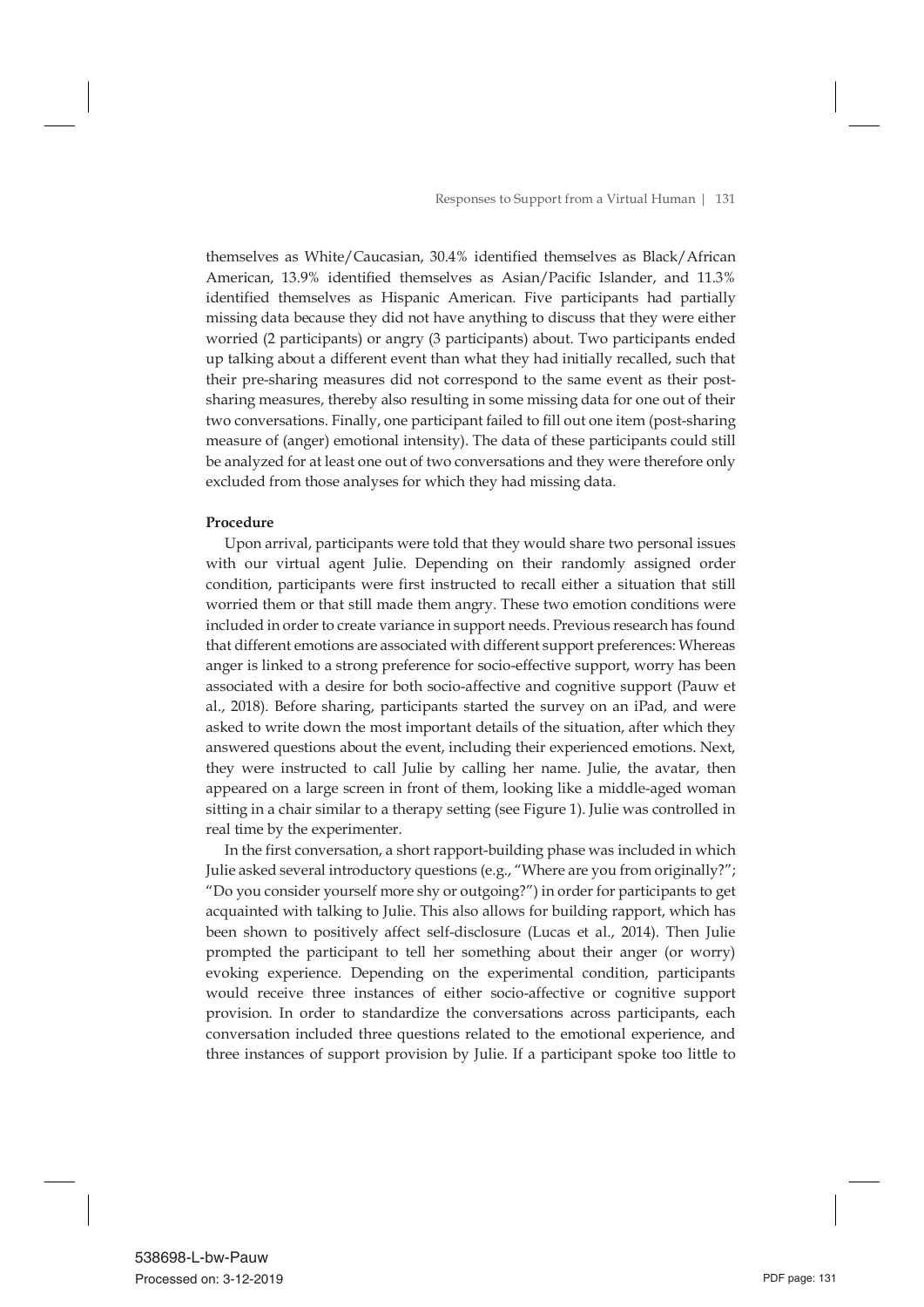allow contingent support provision, they were additionally prompted. After three rounds of support provision, Julie redirected participants back to the survey on their iPad. Participants then answered questions about their experienced emotional intensity, perceived support, perceived benefits and experienced closeness to Julie.

 Next, participants went through another round of recall (i.e., an anger or worry evoking situation), a second conversation with Julie, and the same pre- and postconversational measures. This time, however, after welcoming the participant back to the conversation, Julie directly prompted participants for the second emotional situation, rather than first engaging in small talk as was done in the initial rapport-building phase. At the end of the survey, participants answered some control questions regarding their experience of talking to a virtual human, and several demographic questions. Finally, as a behavioral measure of participants' willingness to interact with Julie further, participants were asked whether, while waiting until the experimenter ensured payment, they would prefer to fill out another survey or to talk to Julie some more. After indicating their preference, they were told that they in fact did not have to wait and could call the experimenter. In total, participation on average took about 25 minutes.<sup>34</sup>



*Figure 1.* Screenshot of our Virtual Human Julie.

<sup>&</sup>lt;sup>34</sup> Additionally, before each conversation, we obtained background information regarding the shared event (e.g., recency, previous sharing, appraisals). We also included post-conversational ratings of desired support (see Supplemental Materials), interpersonal alerting and participants' previous experience with talking to a virtual human. These data fall outside the scope of this chapter, but are available upon request.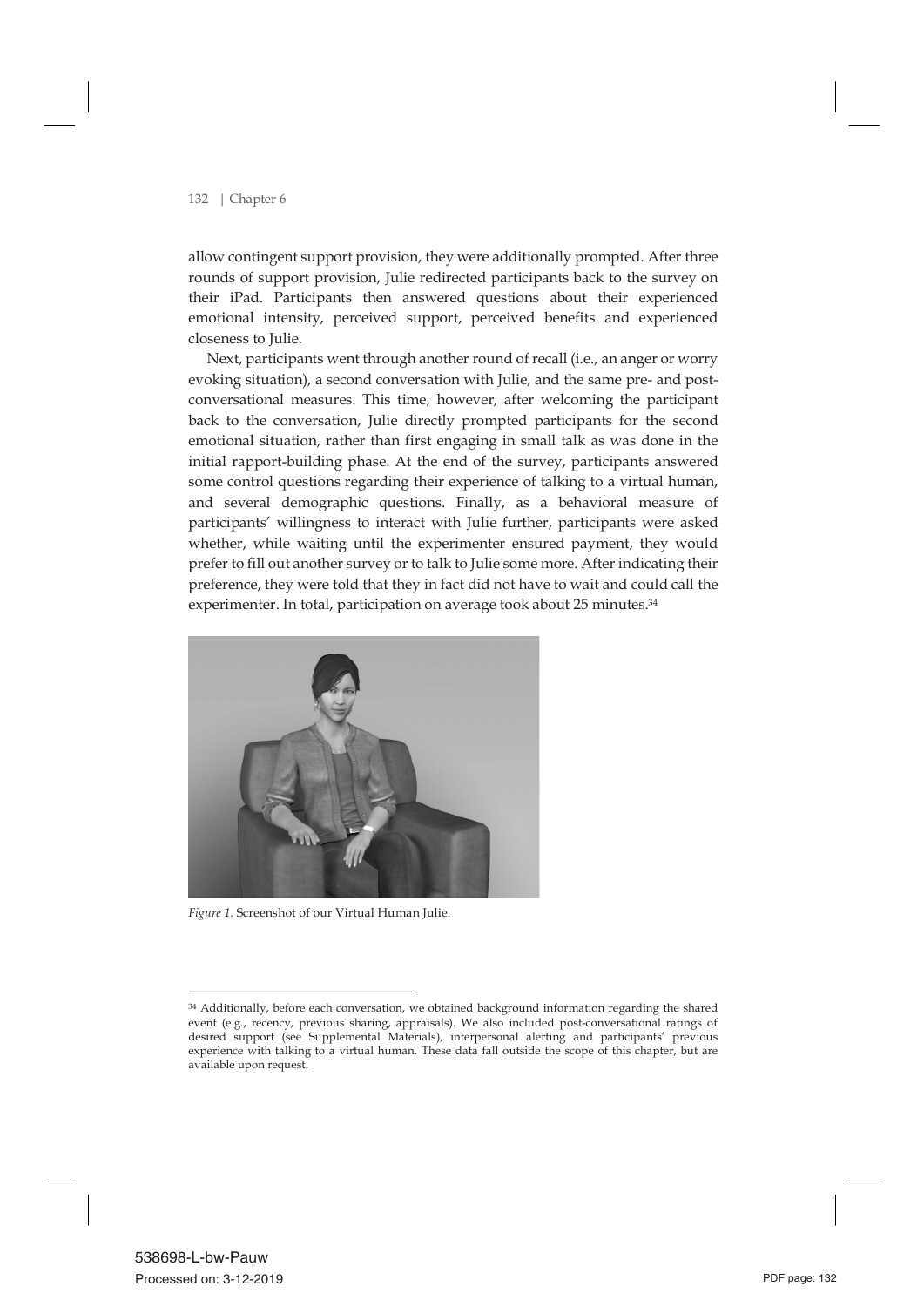### **Design and Materials**

 This study involved a 2 (Support Type: Socio-Affective vs. Cognitive Support) x 2 (Emotion: Anger vs. Worry) x 2 (Emotion Order) mixed design. Participants were asked to share both an anger and worry evoking situation (within subjects) in randomized order (between subjects) and received one of the two types of support (between subjects).

### *Emotion recall*

Participants were asked to recall both an anger and worry-evoking situation. More specifically, for anger, participants were asked to think of an issue they had with a friend or family member that still made them feel angry, and that had not yet been resolved. For worry, participants were instructed to think of an issue involving their work, finances or health that still made them feel worried, and that had not yet been resolved. We included these instructions in order to facilitate the construction of a repertoire of supportive responses that would fit any stories within these themes. Furthermore, in order to create variance and differentiate anger and worry instances, anger targeted a social situation, whereas worry did not. Participants were asked to take a moment to write down the most important details of the situation in order to recall what it was that made them so angry or worried.

### *Support provision*

Participants received three instances of either socio-affective or cognitive support. These instances were taken from separate repertoires of socio-affective and cognitive support that were established before data collection and tailored to the specific emotion. All responses were recordings of a human voice. Socio-affective support consisted of sentences expressing sympathy (e.g. "I'm sorry to hear that"), and validation of the participants' emotional experience (e.g. "You have every right to be angry with them"), their appraisals (e.g. "That's so unfair") or difficulty of the situation itself (e.g. "It's stressful not knowing how things will turn out"). Cognitive support was always directed at reappraising the situation by either trying to find a more positive way of looking at the situation, or by putting it in perspective. This was done by trying to minimize the situation (e.g. "Maybe you don't need to assume the worst"), pointing the participant to the changeability of their feelings (e.g. "Maybe you won't continue to feel this way") or of the situation (e.g. "Maybe with time they'll come around"), or by providing a silver lining (e.g. "It sounds like you're learning though"). Furthermore, an additional form of cognitive support for anger included the provision of another perspective by minimizing the wrongdoer's bad intentions (e.g. "They probably didn't mean any harm") or foreknowledge (e.g. "Maybe they didn't realize how much it affects you").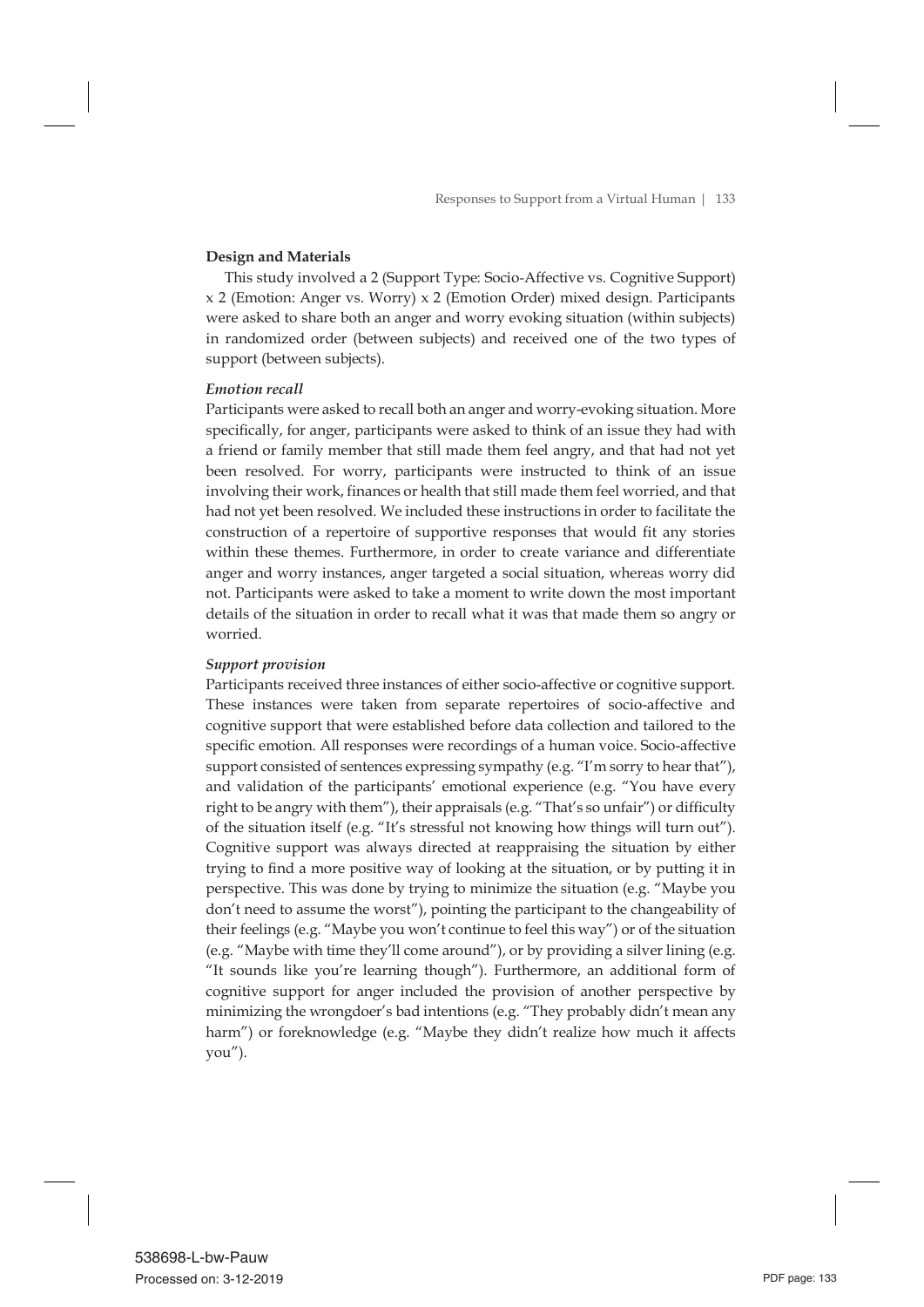### *Manipulation check: Perceived support*

In order to assess whether participants were sensitive to the kind of support they received, after each conversation, they rated their perceived support using a 100 point slider bar (0 = *not at all*, 100 = *very much*). Socio-affective support was measured using four items (e.g. "Julie was empathic"; anger  $\alpha$  = .94, worry  $\alpha$  = .93). Cognitive support similarly was measured using four items (e.g. "Julie tried to help me look at the situation from a different perspective"; anger  $\alpha$  = .93, worry  $\alpha$  = .95). All items can be found in Appendix A.

### *Emotional experience*

Participants rated their experience of anger, worry, guilt, shame, fear and sadness on a slider ranging from 0 (*not at all*) to 100 (*very much*) when thinking back at the recalled event and before sharing the emotional situation. This allowed us to test whether participants indeed experienced the target emotion most strongly (i.e., manipulation check of emotion recall). In order to assess the potential effect of support provision on participants' emotional experience, participants rated their experience of the target emotion again after sharing. In addition, before and after each conversation, participants rated their general affect on a scale from -5 (very negative) to +5 (very positive).

### *Perceived benefits*

Perceived benefits were measured using three questions asking the extent to which participants felt that the conversation had made them feel better, helped them deal with the situation better, and reduced their negative emotions regarding the specific event (anger  $\alpha$  = .91, worry  $\alpha$  = .92). All items were rated on a 7-point Likert scale (1 = *not at all*, 7 = *very much*).

### *Interpersonal closeness*

To assess experienced closeness, after each conversation, participants rated how connected they felt to Julie on a 7-point Likert scale (1 = *not at all*, 7 = *very much*).

### *Desire to interact with Julie*

At the end of the study, participants were told they would need to wait five minutes until the experimenter could finish up the study and arrange payment. They were asked whether they preferred to talk to Julie a bit more, or to fill out another survey. Choosing to talk to Julie was considered a behavioral indicator of a greater desire to interact with Julie further.

### *Control questions*

Participants were asked several control questions regarding their overall experience talking to Julie. They were asked to what extent it bothered them that the conversation had been video recorded (*M* = 2.20, *SD* = 1.54); How similar this conversation was to a conversation they normally have in their daily life (*M* = 3.83,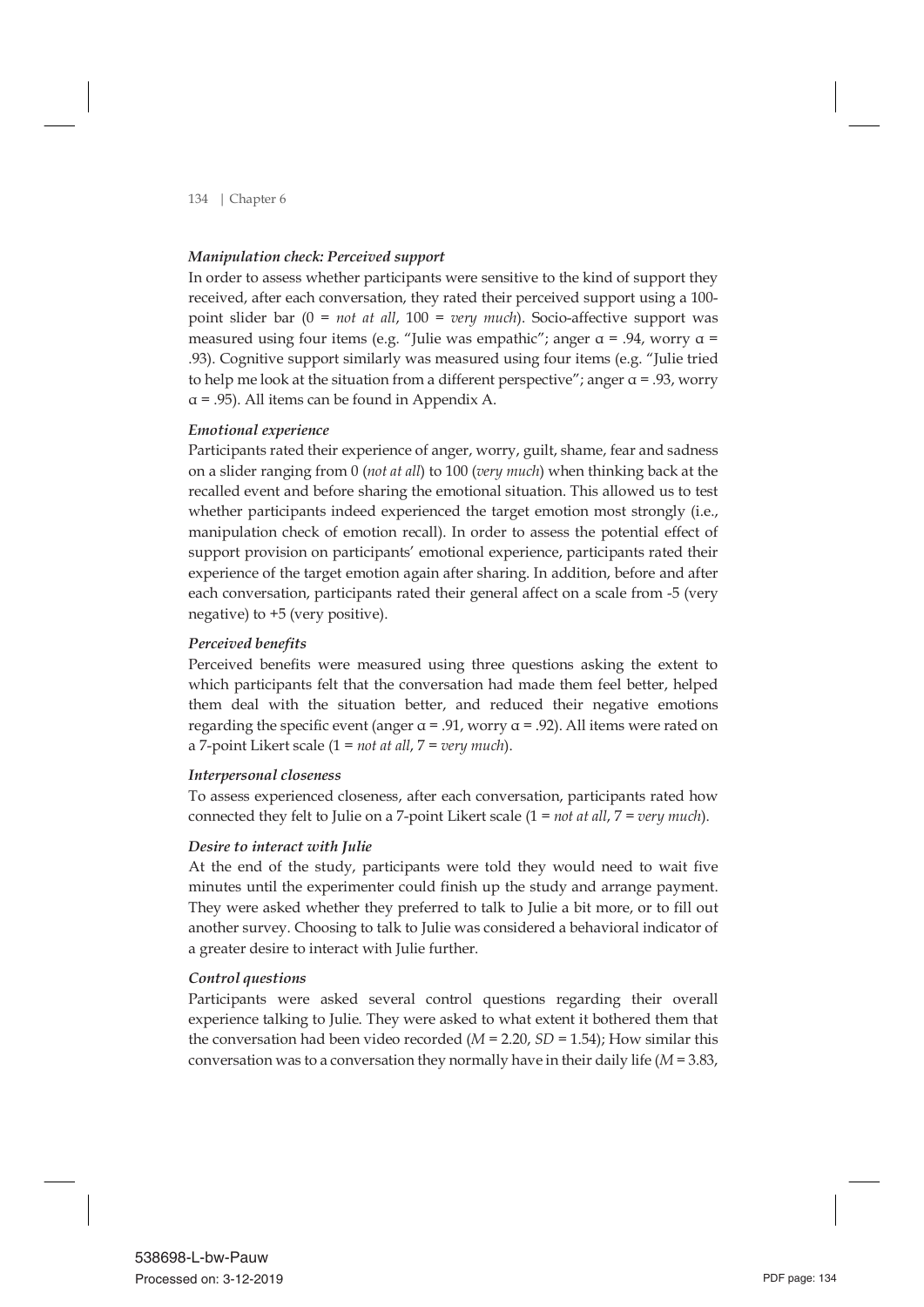$SD = 1.61$ ; Whether they found it difficult to talk about their personal situations with Julie ( $M = 2.48$ ,  $SD = 1.61$ ); How well they thought Julie did as an conversational partner (*M* = 4.58, *SD* = 1.57). All questions were answered on a 7 point Likert scale (1 = *not at all* | *not well at all*, 7 = *very much* | *very well*). Overall, these questions revealed that participants had a relatively positive experience sharing with Julie.<sup>35</sup>

### **Results**

### **Manipulation Check: Emotion Recall**

 To verify whether participants indeed experienced more anger when recalling an anger experience, and more worry when recalling a worry-evoking situation, we conducted a 2 (Emotion Condition: Anger vs. Worry)  $x \times 6$  (Experienced Emotion: Anger, Worry, Sadness, Fear, Guilt and Shame) Repeated Measures ANOVA with both factors varying within subjects. Mauchly's test indicated that the assumption of sphericity had been violated,  $\chi^2$  (14) = 60.13, *p* < .001. Therefore, degrees of freedom were corrected using Huynh-Feldt estimates of sphericity ( $\varepsilon$  = .85). Main effects were observed for Emotion Condition (*F*[1, 107] = 11.50, *p* = .001,  $n_p^2 = 0.10$ , as well as Experienced Emotion (*F*[4.23, 107] = 63.09, *p* < .001,  $n_p^2 = 0.37$ ). More importantly, a significant interaction was observed between Emotion Condition and Experienced Emotion (*F*[4.23, 107] = 67.17,  $p < .001$ ,  $\eta_p^2 = .39$ ). All means and standard deviations are displayed in Table 1.

Table 1

*Means (M) and Standard Deviations (SD) of Emotional Intensity Ratings of Experienced Emotions split by Emotion Condition (Conversation)*

|                             | <b>Emotion Condition (Conversation)</b> |               |  |
|-----------------------------|-----------------------------------------|---------------|--|
|                             | Worry<br>Anger                          |               |  |
|                             | M(SD)                                   | M(SD)         |  |
| <b>Experienced Emotions</b> |                                         |               |  |
| Anger                       | 70.87 (28.48)                           | 36.99 (34.10) |  |
| Worry                       | 38.95 (32.59)                           | 73.13 (26.05) |  |
| Guilt                       | 21.37 (28.98)                           | 30.02 (33.79) |  |
| Shame                       | 22.50 (30.16)                           | 27.08 (31.58) |  |
| Fear                        | 23.50 (31.35)                           | 58.35 (31.75) |  |
| Sadness                     | 51.38 (33.69)                           | 49.38 (33.92) |  |

 <sup>35</sup> Ratings on these control questions did not differ as <sup>a</sup> function of support condition (*F*[4, 108] <sup>=</sup> 0.41, *<sup>p</sup>* = .802, ηp<sup>2</sup> =.02), order condition (*F*[4, 108] = 0.34, *p* = .852, ηp<sup>2</sup> =.01), or their interaction (*F*[4, 108] = 0.95,  $p = .437, \eta_{\rm p}^2 = .03$ ).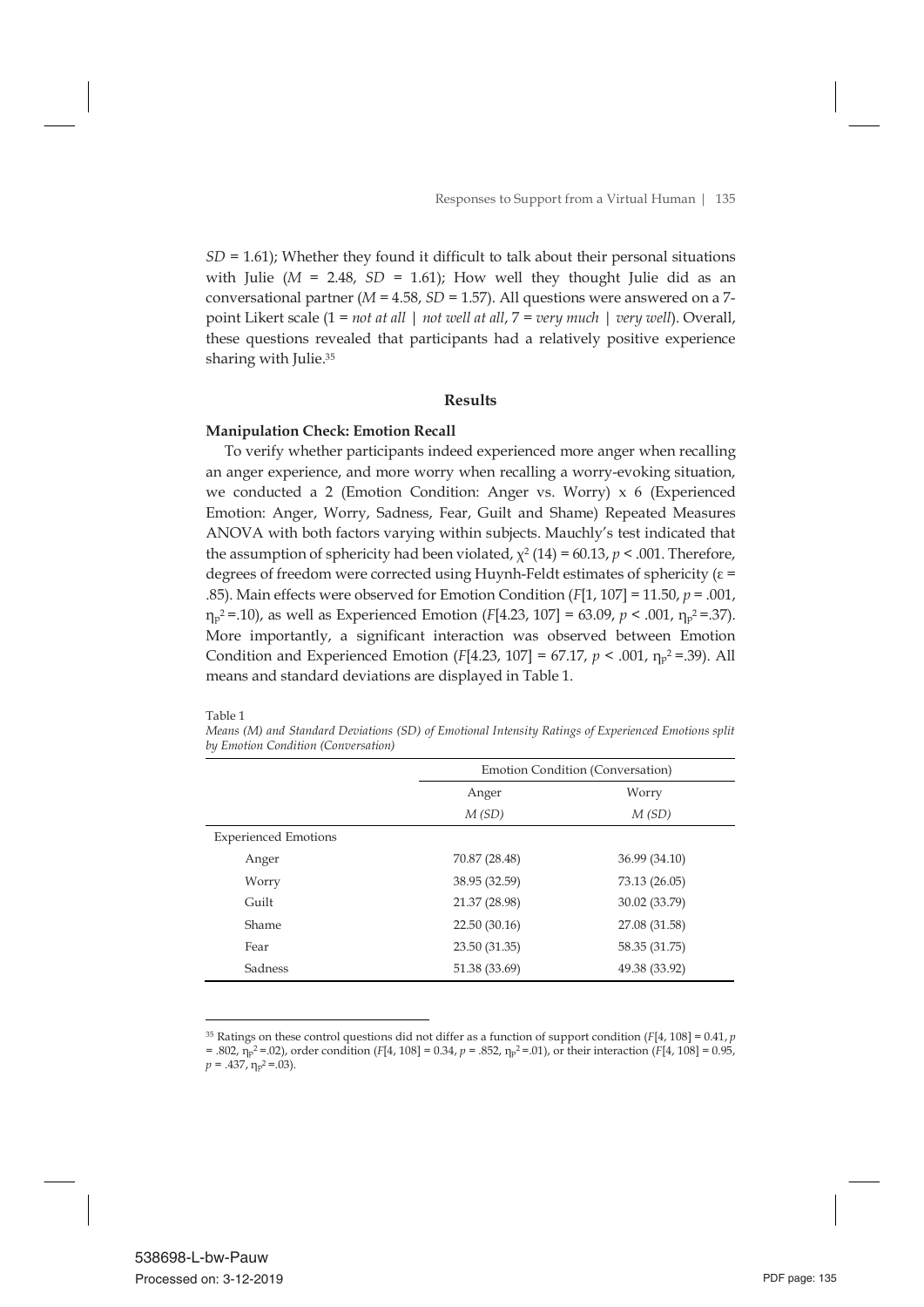Simple main effect analyses showed a significant effect of Emotion Condition on anger (*F*[1, 107] = 99.19,  $p < .001$ ,  $n_p^2 = .48$ ), indicating that those in the anger condition experienced more intense anger compared to those in the worry condition. Furthermore, Emotion Condition had a significant effect on worry (*F*[1,  $107$ ] = 77.40,  $p < .001$ ,  $n_p^2 = .42$ ), indicating that those in the worry condition experienced more intense worry compared to those in the anger condition. Moreover, pairwise comparisons showed that within the anger condition, anger was experienced more intensely compared to all other emotions (all *p*'s < .001). Similarly, within the worry condition, worry was experienced more intensely compared to all other emotions (all *p*'s < .001). In sum, these findings demonstrate that our manipulation of emotion succeeded.

### **Manipulation Check: Support Provision**

 In order to test whether participants in the socio-affective support condition indeed felt they had received more socio-affective support, and participants in the cognitive support condition felt they had received more cognitive support, a Repeated Measures ANOVA was conducted with Support Condition (Socio-Affective vs. Cognitive Support) as a between-subjects variable, and Perceived Support (Socio-Affective vs. Cognitive Support) and Emotion Condition (Anger vs. Worry) as within-subjects variables. There was a main effect of Perceived Support (*F*[1, 108] = 144.32,  $p < .001$ ,  $\eta_p^2 = .57$ ), and Support Condition (*F*[1, 108] = 8.90,  $p = .004$ ,  $\eta_p^2 = .08$ ). These effects were qualified by a significant interaction between Support Condition and Perceived Support (*F*[1, 108] = 33.15, *p* < .001, ηp2  $= .24$ ).

 Contrary to our expectations, simple main effect analyses showed that there was no significant effect of Support Condition on perceived socio-affective support ( $F[1, 108] = 0.11$ ,  $p = .740$ ,  $\eta_p^2$  < .01). Thus, regardless of the type of support that was provided by Julie, participants perceived an equally high amount of socio-affective support (see Table 2 for all means and standard deviations). For perceived cognitive support, however, simple main effect analyses showed that there was a significant effect of Support Condition  $(F[1, 108] = 23.00, p \le 0.001, \eta_p^2$ = .18). In line with our expectations, those in the cognitive support condition perceived a significantly higher amount of cognitive support compared to those in the socio-affective support condition.<sup>36</sup> Finally, there was no significant threeway interaction between Support Type, Support Condition and Emotion Condition (*F*[1, 108] = 0.53,  $p = .470$ ,  $\eta_p^2 = .01$ ), indicating that our findings did not

<sup>&</sup>lt;sup>36</sup> There was no main effect of Emotion Condition,  $F(1, 108) = 0.29$ ,  $p = .589$ ,  $n_p^2 < .01$ . Furthermore, there was no significant interaction between Support Condition and Emotion Condition, *F*(1, 108) = 0.38, *p* = .542,  $\eta_p^2 < 0.01$ .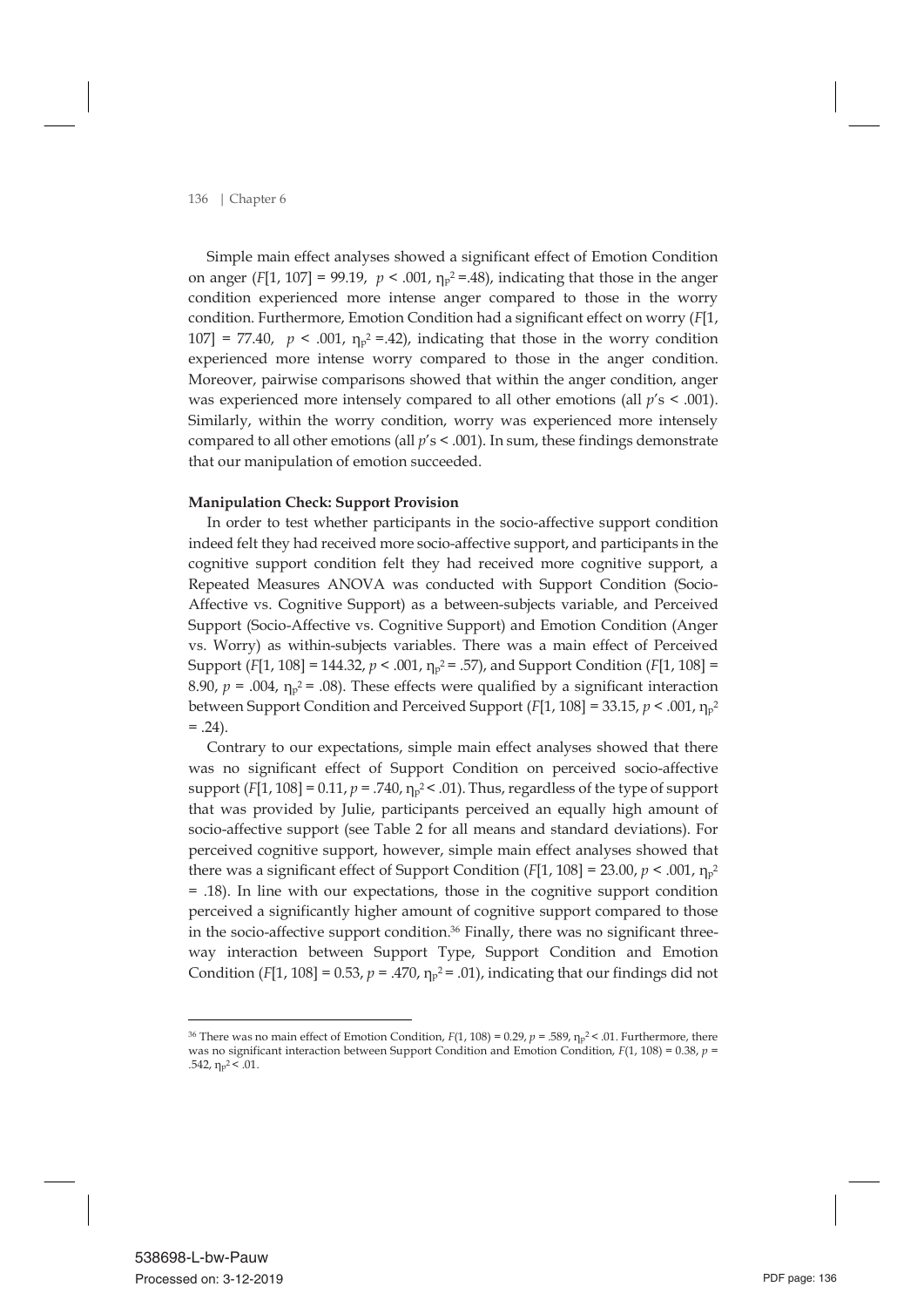vary depending on Emotion Condition.<sup>37</sup> In sum, our manipulation was thus partially successful: While participants experienced an equally high degree of socio-affective support across both support conditions, they did experience significantly more cognitive support when Julie provided cognitive support.

Table 2

*Means (M) and Standard Deviations (SD) of Perceived Support, Perceived Benefits, Closeness, Emotional Intensity and General Affect split by Support Condition and Emotion Condition.*

|                                       | <b>Support Condition</b> |               |               |                   |  |
|---------------------------------------|--------------------------|---------------|---------------|-------------------|--|
|                                       | Socio-Affective Support  |               |               | Cognitive Support |  |
|                                       | Worry<br>Anger           |               | Anger         | Worry             |  |
|                                       | M(SD)                    | M(SD)         | M(SD)         | M(SD)             |  |
| Perceived Support                     |                          |               |               |                   |  |
| Socio-Affective Support               | 68.73 (26.87)            | 69.09 (26.63) | 68.42 (25.34) | 72.43 (24.30)     |  |
| Cognitive Support                     | 32.99 (28.58)            | 32.38 (29.17) | 57.65 (30.13) | 57.70 (30.50)     |  |
| Perceived Benefits                    | 3.57(1.66)               | 3.74(1.75)    | 4.08(1.62)    | 4.19(1.70)        |  |
| Closeness to Julie                    | 4.20(1.75)               | 3.96(1.73)    | 4.29(1.63)    | 4.54(1.68)        |  |
| Emotional Intensity of Target Emotion |                          |               |               |                   |  |
| <b>Before Sharing</b>                 | 70.74 (25.87)            | 74.06 (24.93) | 70.61 (31.18) | 73.11 (26.75)     |  |
| After Sharing                         | 50.43 (26.84)            | 52.02 (26.17) | 38.91 (27.86) | 49.57 (30.04)     |  |
| <b>General Affect</b>                 |                          |               |               |                   |  |
| <b>Before Sharing</b>                 | 0.74(2.69)               | 0.41(2.57)    | 0.22(2.45)    | 0.63(2.59)        |  |
| After Sharing                         | 1.67(2.19)               | 1.56(2.26)    | 1.54(2.02)    | 2.17(1.85)        |  |

#### **Effect of Support Condition and Emotion on Perceived Benefits**

 In order to examine whether the provision of socio-affective versus cognitive support differentially impacted participants' perceived benefits, a 2 (Support Condition: Socio-Affective vs. Cognitive Support) x 2 (Emotion Condition: Anger vs. Worry) Repeated Measures ANOVA was conducted, with Support Condition as a between-subjects variable, Emotion Condition as a within-subjects variable, and perceived benefits as the dependent variable. No main effect of Support Condition was observed (*F*[1, 108] = 2.75,  $p = .100$ ,  $n_p^2 = .03$ ), indicating that the provision of socio-affective and cognitive support similarly impacted perceived benefits. Furthermore, there was no effect of Emotion Condition (*F*[1, 108] = 1.08,  $p = .300$ ,  $\eta_p^2 = .01$ ), nor an interaction effect between Support Type and Emotion Condition,  $(F[1, 108] = 0.06, p = .808, n_{p}^{2} < .01)$ . All means and standard deviations are displayed in Table 2.

 <sup>37</sup> Including Emotion Order in our models revealed no statistically significant interactions with Emotion Order, indicating that all observed effects remain the same regardless of whether participants first shared an anger-evoking event and then a worry-evoking event, or vice versa. Therefore, we present all our analyses without Emotion Order in the model.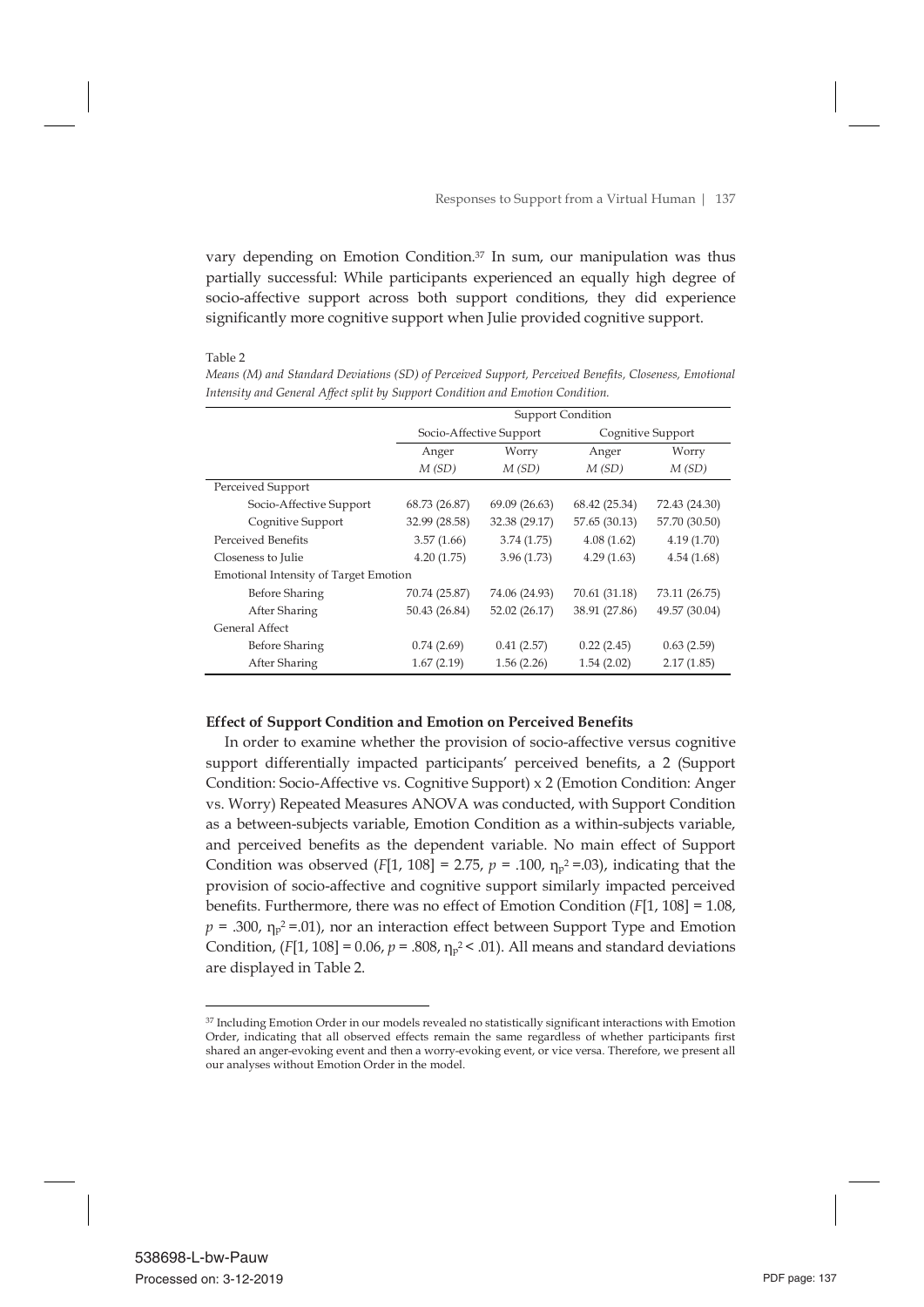#### **Effect of Support Condition and Emotion on Interpersonal Closeness**

 Similarly, in order to examine whether the provision of socio-affective versus cognitive support differentially impacted experienced closeness towards Julie, a 2 (Support Condition: Socio-Affective vs. Cognitive Support) x 2 (Emotion Condition: Anger vs. Worry) Repeated Measures ANOVA was conducted. Again, no main effect of Support Condition was observed ( $F[1, 108] = 1.26$ ,  $p = .264$ ,  $\eta_p^2 =$ .01). Furthermore, there was no effect of Emotion Condition (*F*[1, 108] < 0.01, *p* = .974,  $\eta_p^2$  < .01), nor an interaction effect between Support Type and Emotion Condition predicting interpersonal closeness  $(F[1, 108] = 3.08, p = .082, n<sub>p</sub><sup>2</sup> = .03)$ . Thus, these findings indicate that the provision of socio-affective and cognitive support similarly impacted how close participants felt to Julie after the interaction.

### **Effect of Support Condition and Emotion on Desire to Interact with Julie**

 To test whether support provision differentially impacted participants' desire to continue interacting with Julie, we conducted a Chi-Square test examining the relation between Support Type (Socio-Affective vs. Cognitive Support) and Willingness to Interact (Yes vs. No). Participants were equally willing to continue interacting with Julie regardless of whether she had provided socio-affective support (34.5% of participants chose to continue interacting) or cognitive support (43.1% of participants chose to continue interacting),  $\chi^2(1) = 0.87$ ,  $p = .351$ , Phi 0.09.

#### **Effect of Support Condition on Emotional Intensity**

 To examine whether the provision of socio-affective and cognitive support was effective in reducing the experienced negative emotion, we tested its effects on the intensity of the target emotion as well as general affect. First, a 2 (Time: Before and After Sharing) x 2 (Support Condition: Socio-Affective vs. Cognitive Support) x 2 (Emotion Condition: Anger vs. Worry) Repeated Measures ANOVA was conducted, with Time and Emotion Condition as within-subjects variables, Support Condition as between-subjects variable, and intensity of the target emotion (worry or anger) as the dependent measure. There was a main effect of Time (*F*[1, 105] = 127.43,  $p < .001$ ,  $\eta_p^2 = .55$ ), indicating that overall, participants showed a reduction in the intensity of the target emotion after sharing with Julie (see Table 2 for all means and standard deviations). The absence of an interaction effect between Time and Support Condition  $(F[1, 105] = 2.23, p = .139, n_p^2 = .02)$ indicates that this reduction in intensity was equally strong across socio-affective and cognitive support provision. Furthermore, no three-way interaction was observed between Time, Support Type and Emotion condition (*F*[1, 105] = 1.80, *p* = .183,  $\eta_p^2$  = .02). Finally, no other effects emerged ( $p_s$  > .315), except for a small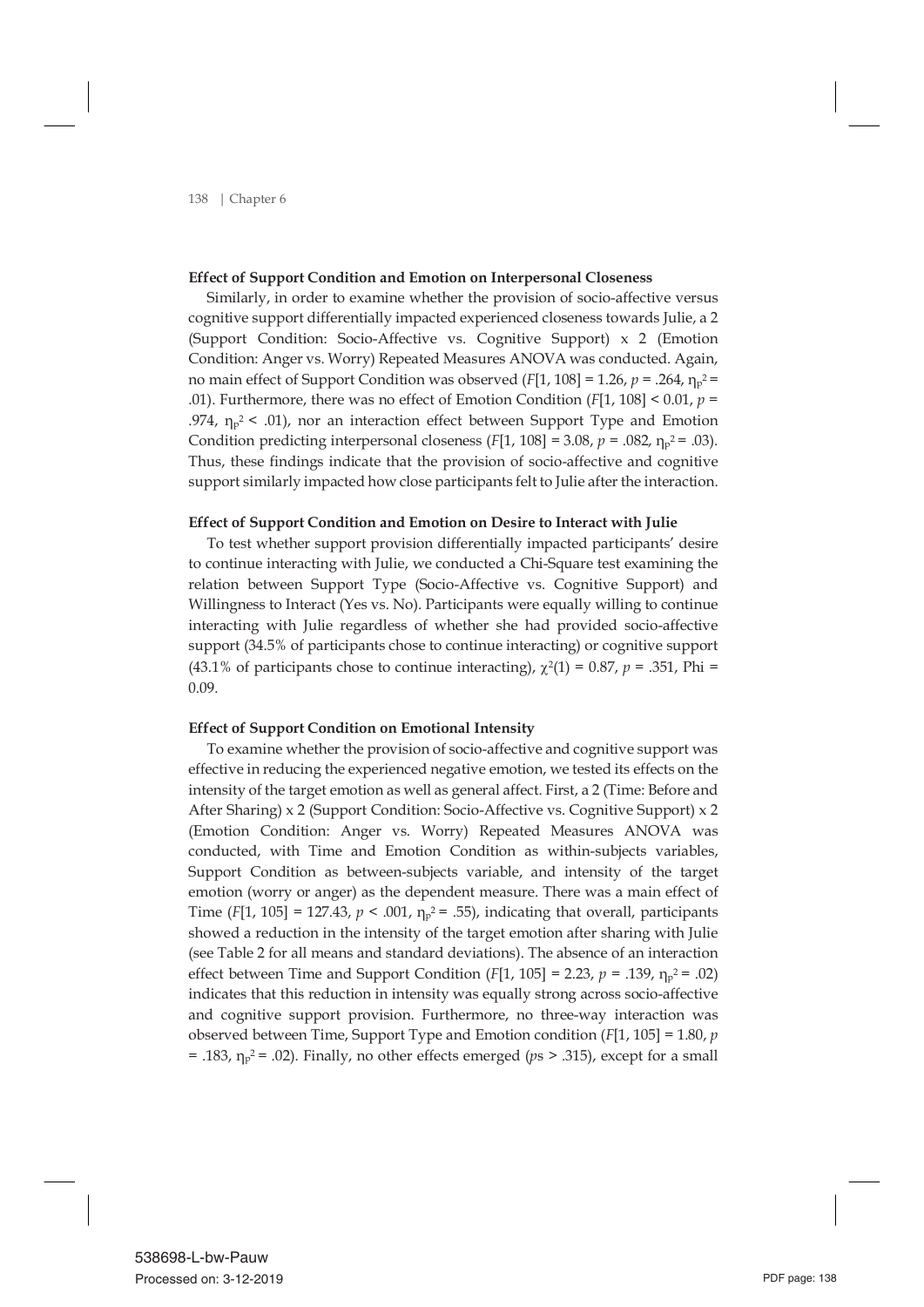effect of Emotion Condition (*F*[1, 105] = 4.88,  $p = .029$ ,  $n_p^2 = .04$ ), indicating that on average, participants experienced somewhat higher emotional intensity when discussing the worry-evoking event as compared to the anger-evoking event. In sum, regardless of the type of support that was provided, all participants indicated feeling less angry and worried about the events after sharing.

 Second, to assess whether socio-affective and cognitive support made participants generally feel better after sharing, we conducted a 2 (Time: Before and After Sharing) x 2 (Support Condition: Socio-Affective vs. Cognitive Support) x 2 (Emotion Condition: Anger vs. Worry) Repeated Measures ANOVA, predicting general affect. Here too, there was a main effect of Time (*F*[1, 106] = 38.70, *p* < .001,  $n_p^2$  = .27), indicating that overall, participants generally felt better after sharing with Julie (see Table 2 for all means and standard deviations). The absence of an interaction effect between Time and Support Condition (*F*[1, 106] = 0.97, *p* = .328,  $n_p^2$  = .01) indicated that the observed increase in positive affect was equally strong across socio-affective and cognitive support provision. There was an interaction between Support Type and Emotion Condition  $(F[1, 106] = 4.46, p = .037, n_p^2 = .04)$ . Simple slope analyses, however, showed that the provision of socio-affective versus cognitive support did not affect general affect differently across the two emotion conditions (all *p*'s > .273). No three-way interaction was observed between Time, Support Type and Emotion condition (*F*[1, 106] < 0.01, *p* = 1.000,  $n_p^2$  < .01). In sum, regardless of the type of support that was provided, all participants indicated that they felt better after sharing.

### **Exploratory Analyses: The Effects of Perceived Support**

 Finally, we examined whether support *perceived* by the participants predicted positive relational and emotional outcomes. To that end, we conducted multiple regression analyses of the anger and worry conversations separately, with perceived socio-affective and cognitive support as predictors of perceived benefits and closeness. As can be seen in Table 3, both for worry and anger, perceived socio-affective and cognitive support were significant positive predictors of perceived benefits, as well as experienced closeness. Thus, overall, the more support participants felt they had received, the more they perceived the conversation as having been helpful in coping with the event, and the closer they felt to Julie. However, a logistic regression analysis including perceived socioaffective and cognitive support for both the worry and anger conversation as predictors did not significantly predict the desire to talk to Julie ( $\chi^2$ [4] = 3.98, *p* = .408), indicating that the degree of support that they felt they had received did not affect their willingness to have another conversation with Julie (see Table 4 for separate coefficients).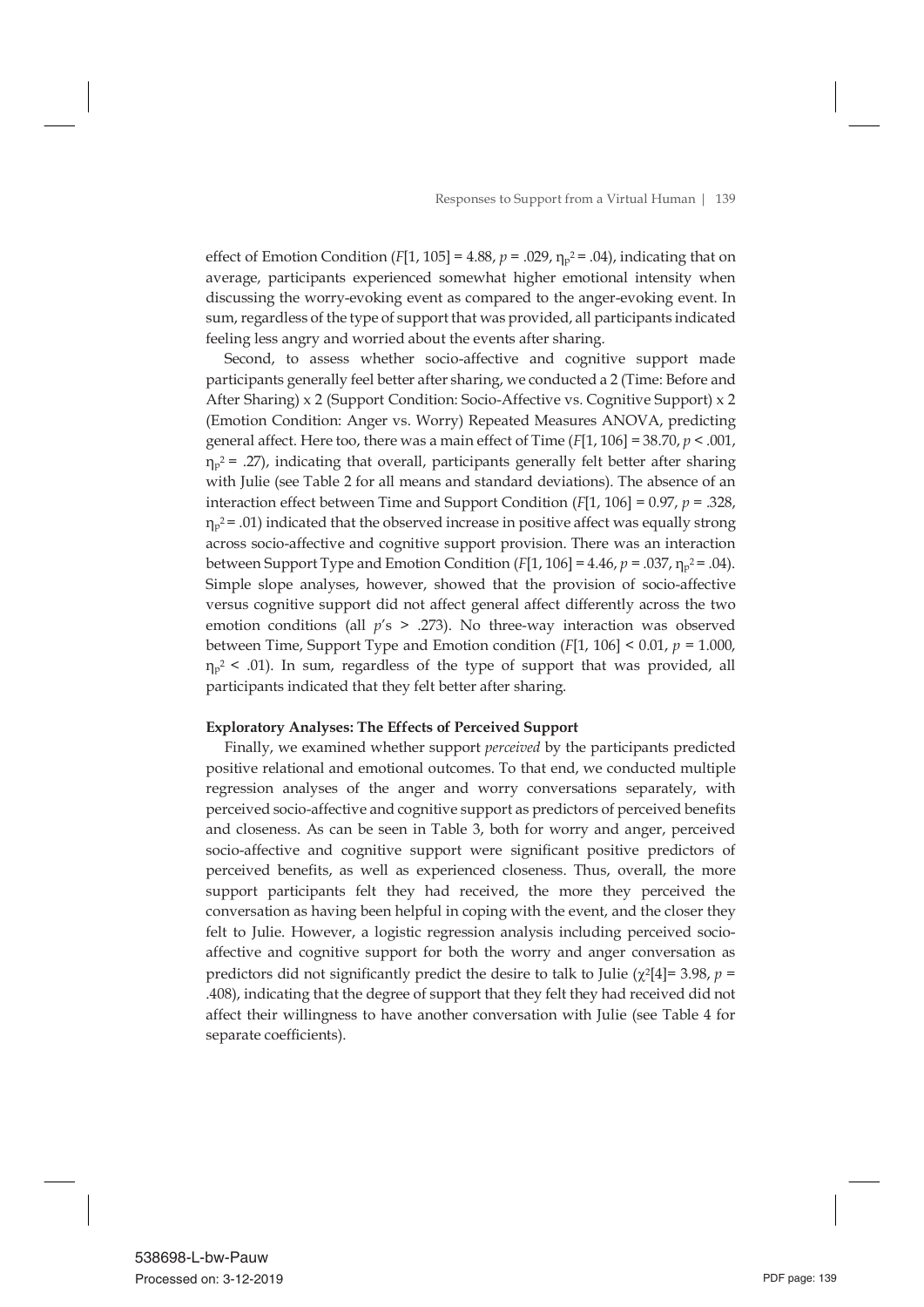#### Table 3

*Outcomes of Four Regression Analyses Predicting Perceived Benefits (or Closeness) by Perceived Socio-Affective and Cognitive Support, for Anger and Worry Separately.*

|                                   | Perceived Benefits |        | loseness. |             |
|-----------------------------------|--------------------|--------|-----------|-------------|
|                                   |                    |        |           |             |
| Anger Conversation                |                    |        |           |             |
| Perceived Socio-Affective Support | .25                | .003   | .49       | $\leq 0.01$ |
| Perceived Cognitive Support       | .54                | < 0.01 | .36       | < 0.01      |
| <b>Worry Conversation</b>         |                    |        |           |             |
| Perceived Socio-Affective Support | .44                | < 0.01 | .40       | < 0.01      |
| Perceived Cognitive Support       | .34                | < 0.01 | .43       | < 0.01      |

Table 4

*Outcomes of a Logistic Regression Analysis Predicting Desire to Talk to Julie (0 = No, 1 = Yes) by Perceived Socio-Affective and Cognitive Support during the Anger and Worry Conversations.* 

|                                           | Desire to Talk to Julie |      |  |
|-------------------------------------------|-------------------------|------|--|
|                                           |                         |      |  |
| Perceived Socio-Affective Support (Anger) | 0.02                    | .259 |  |
| Perceived Cognitive Support (Anger)       | $\leq -0.01$            | .593 |  |
| Perceived Socio-Affective Support (Worry) | $\leq -0.01$            | .918 |  |
| Perceived Cognitive Support (Worry)       | 0.01                    | .427 |  |

 Furthermore, we examined whether perceived socio-affective and cognitive support would also predict improved emotional outcomes. To this end, we controlled for emotional intensity reported prior to sharing when predicting postsharing emotional intensity, and we controlled for general affect reported prior to sharing when predicting post-sharing general affect (see Table 5). These findings showed that perceived support did not predict a reduction in emotional intensity experienced in response to the anger or worry-evoking event. In fact, perceived cognitive support predicted an increase in worry experienced after sharing. Perceived socio-affective and cognitive support did, however, predict enhanced general affect in both the worry and anger conversation: The more support participants felt they had received, the better they reported feeling afterwards.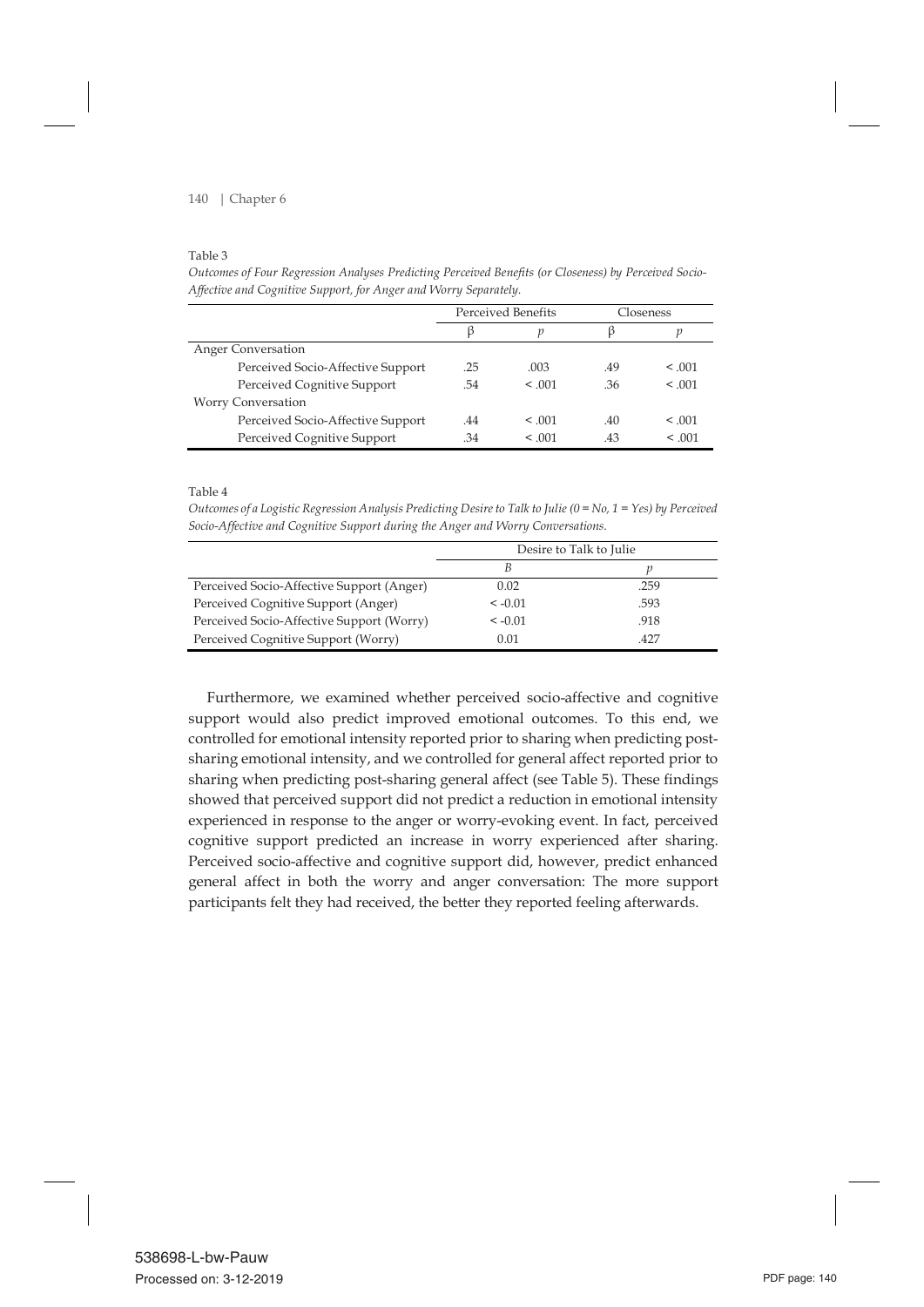#### Table 5

*Outcomes of Four Regression Analyses Predicting Post-Sharing Emotional Intensity (or Post-Sharing General Affect) by Perceived Socio-Affective, Perceived Cognitive Support and Pre-Sharing Emotional Intensity (or Pre-Sharing General Affect), for Anger and Worry Separately.* 

|                                   | Post-Sharing               |         |                       |         |
|-----------------------------------|----------------------------|---------|-----------------------|---------|
|                                   | <b>Emotional Intensity</b> |         | <b>General Affect</b> |         |
|                                   | ß                          | п       | ß                     |         |
| Anger Conversation                |                            |         |                       |         |
| Perceived Socio-Affective Support | .15                        | .183    | .30                   | .001    |
| Perceived Cognitive Support       | .03                        | .807    | .29                   | .001    |
| Pre-Sharing Emotional Outcome     | .31                        | .001    | .43                   | < 0.01  |
| <b>Worry Conversation</b>         |                            |         |                       |         |
| Perceived Socio-Affective Support | $-.04$                     | .683    | .40                   | < 0.01  |
| Perceived Cognitive Support       | .22                        | .036    | .20                   | .024    |
| Pre-Sharing Emotional Outcome     | .51                        | < 0.001 | .39                   | < 0.001 |

*Note*. 'Pre-sharing emotional outcome' denotes pre-sharing *emotional intensity* experienced in response to the specific event in the models predicting post-sharing emotional intensity, but denotes pre-sharing *general affect* in the models predicting post-sharing general affect.

### **Discussion**

### **Main Findings and Theoretical Implications**

 In light of the many obstacles people may face when seeking support in daily life, the present study was set up to examine virtual humans' potential for providing effective social support. To this end, participants shared two personal emotional events with a virtual human that provided either cognitive support (facilitating reappraisal) or socio-affective support (providing comfort and validation). Our findings showed that the provision of cognitive support was experienced as equally helpful in coping with the emotional experience as compared to socio-affective support, and led to a similar level of experienced interpersonal closeness and desire to interact with the virtual human again. Furthermore, both socio-affective and cognitive support were (similarly) effective in reducing experienced emotional intensity relating to the upsetting event and led participants to feel better in general. Exploratory analyses revealed that the more socio-affective and cognitive support participants felt to have received, the more helpful they experienced the conversations to be, the better they felt afterwards, and the closer they felt to the virtual human. Perceived support did not reduce the emotional intensity experienced in response to the discussed upsetting event, however. Together, these findings do not support the hypothesis that sharers respond more favorably to socio-affective support than cognitive support provided by a virtual human, as they do when sharing with humans.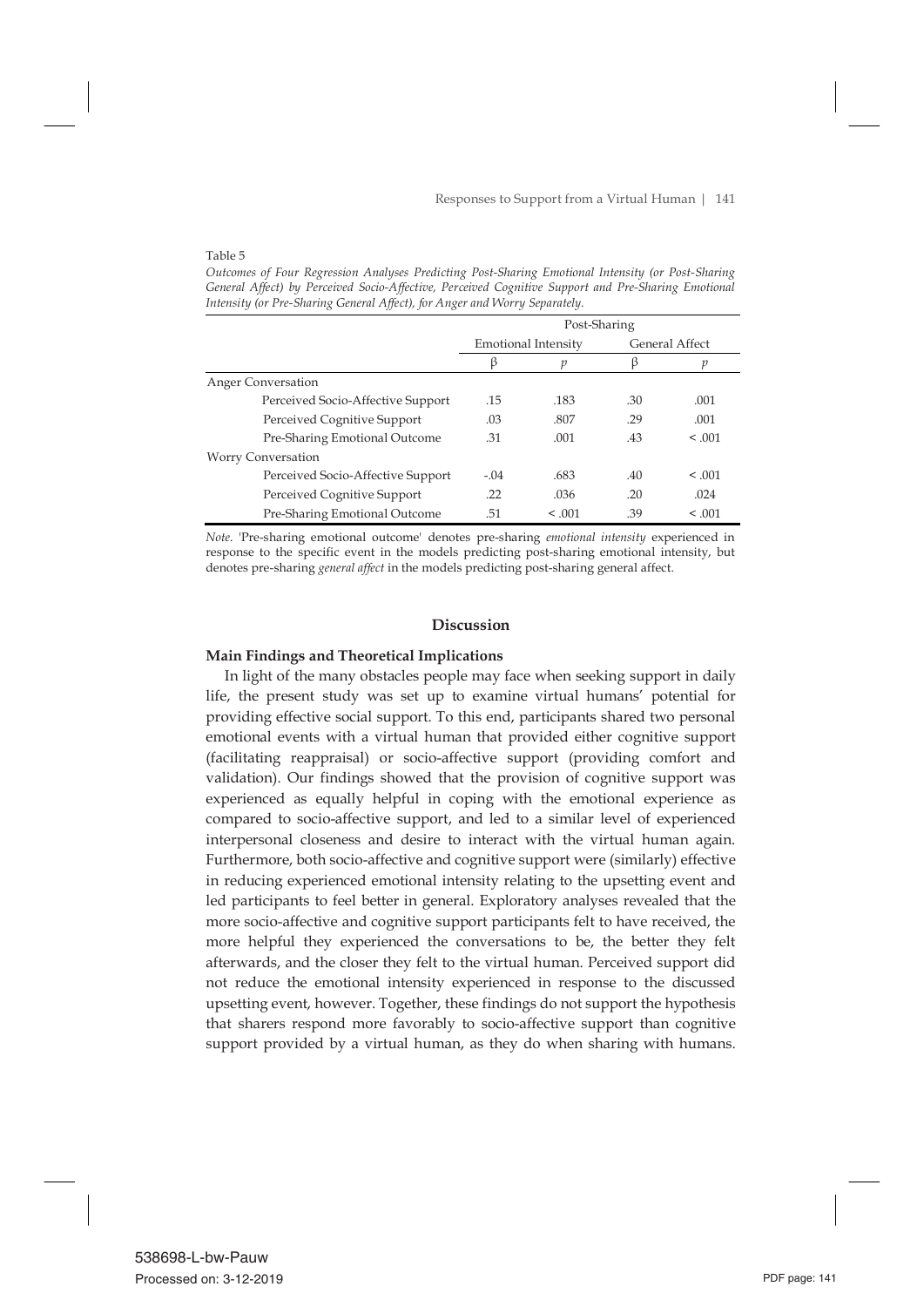Instead, they speak to a less pronounced preference for socio-affective support when sharing with virtual humans, thereby lending indirect support for our alternative hypothesis.

 The finding that cognitive support fostered similar levels of perceived benefits, relational closeness and emotional improvement as socio-affective support suggests a certain degree of receptivity to cognitive support. These observations are promising in light of prior research on social sharing between humans, which has revealed a strong preference for socio-affective support (Duprez et al., 2014; Pauw, Sauter, Van Kleef, & Fischer, in press; Pauw et al., 2018). This preference for socio-affective support may be due to sharers' need for perceived understanding (Reis, Lemay, & Finkenauer, 2017): Socio-affective support validates the sharer's thoughts and feelings, which signals understanding and communicates that it is accepted and appropriate to feel the way they feel (Shenk & Fruzzetti, 2011). Cognitive support, on the other hand, may be experienced as invalidating, as the listener tries to encourage *another* way of interpreting the event, which may lead the sharer to refuse the listener's support attempt (see Marigold, Holmes, Wood, & Cavallo, 2014). Interestingly, in the current study, the provision of cognitive support did not come at the expense of perceiving the virtual human as sensitive: Those receiving cognitive support experienced the virtual human as equally empathic as did those who received socio-affective support, and also felt equally understood. Furthermore, greater *perceived* cognitive support generally enhanced experienced benefits and closeness. It is thus possible that virtual humans may provide a way to circumvent the typical trade-off between empathetic and effective support provision.

 One potential reason for greater receptivity to cognitive support from virtual humans concerns the different expectations that people may have about support from virtual humans as compared to real humans. The fulfillment of support expectations might be more important in shaping sharers' responses than the mere support itself (Bar-Kalifa & Rafaeli, 2015; Sarason, Pierce, & Sarason, 1990). Given that people generally do not ascribe actual mental experiences to agents, and assume that agents are worse at emotional tasks than humans (Gray et al., 2007; Waytz & Norton, 2014), they might be more forgiving when provided with relatively insensitive or more direct ways of communication as compared to if a human would violate such norms. Consequently, they may adopt a more tolerant mindset, leading them to perceive cognitive support as less judgmental (cf. Pickard et al., 2016), thereby potentially being more inclined to try to reappraise the situation. Furthermore, the provision of cognitive support – though not explicitly sympathetic in its verbal content – might have still communicated emotional involvement: By responding to the participant's story, these support instances may reflect that the virtual human was attending to and interpreting the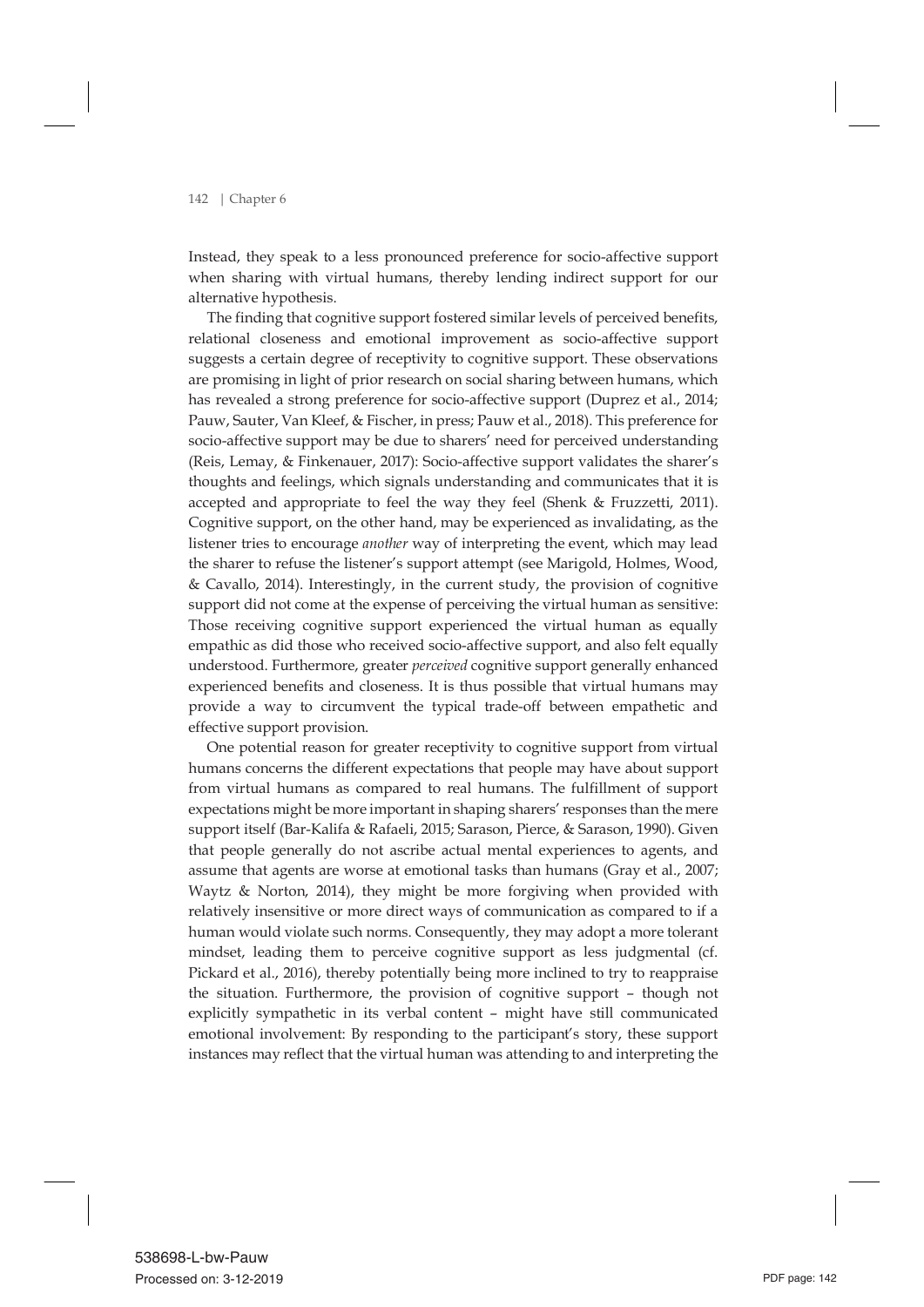participant's emotional experience, and trying to help them feel better (Bodie & Jones, 2012; Burleson, 2008; Burleson et al., 2005; Jones, 2011). Finally, the inclusion of a rapport-building phase may have contributed to the overall high levels of perceived empathy, and thereby to sharers' receptivity to cognitive support. In this rapport-building phase, participants disclosed some personal information, to which the virtual human responded encouragingly. The mere act of talking about personal events with someone who listens and asks follow-up questions might have been experienced as considerate. Indeed, work on listening has shown that active listening, by for example asking questions, is a key component of supportive communication (Bodie & Jones, 2012; Jones, 2011).

 Together, our findings thus speak to the potential of virtual humans in fostering adaptive coping. Prior research has shown that virtual humans are capable of fulfilling the first two conditions of effective support (Burleson & Goldsmith, 1998): By creating anonymity and rapport they establish a safe and nonthreatening environment in which people feel comfortable disclosing their thoughts and feelings regarding personally upsetting events (Birnbaum et al., 2016b; Liu & Sundar, 2018; Lucas et al., 2014, 2017). The present study suggests that virtual humans can also fulfill the third condition: the facilitation of adaptive reappraisals of the situation (Burleson & Goldsmith, 1998; Rimé, 2009). Participants were equally receptive to cognitive support as to socio-affective support. This is of particular importance given that the facilitation of adaptive reappraisals is key to emotional recovery when sharing in daily life as well as in clinical settings (Butler et al., 2006; Lepore, Fernandez-Berrocal, Ragan, & Ramos, 2004; Nils & Rimé, 2012; Rimé, 2009). The fact that the provision of cognitive support did not come at the cost of perceiving the virtual human as sensitive is promising, given that people prefer to interact with more empathic virtual humans and are more motivated to have them as a companion in difficult times (Birnbaum et al., 2016b; Liu & Sundar, 2018). Taken together, the current findings suggest that people may be receptive of virtual humans providing cognitive support, thereby helping them to adopt a more positive view on the situation.

### **Limitations and Future Directions**

 While pointing to the promise of virtual humans as an effective additional source of cognitive support, the present study has several limitations. The finding that sharers showed similar responses to cognitive support provision as to socioaffective support provision – a typically highly appreciated form of support – speaks to sharers' general receptivity to cognitive support. Admittedly, the absence of a significant effect does not equate evidence for the absence of an effect. Yet the finding that greater perceived cognitive support predicted greater perceived benefits and experienced closeness to the virtual human does hint at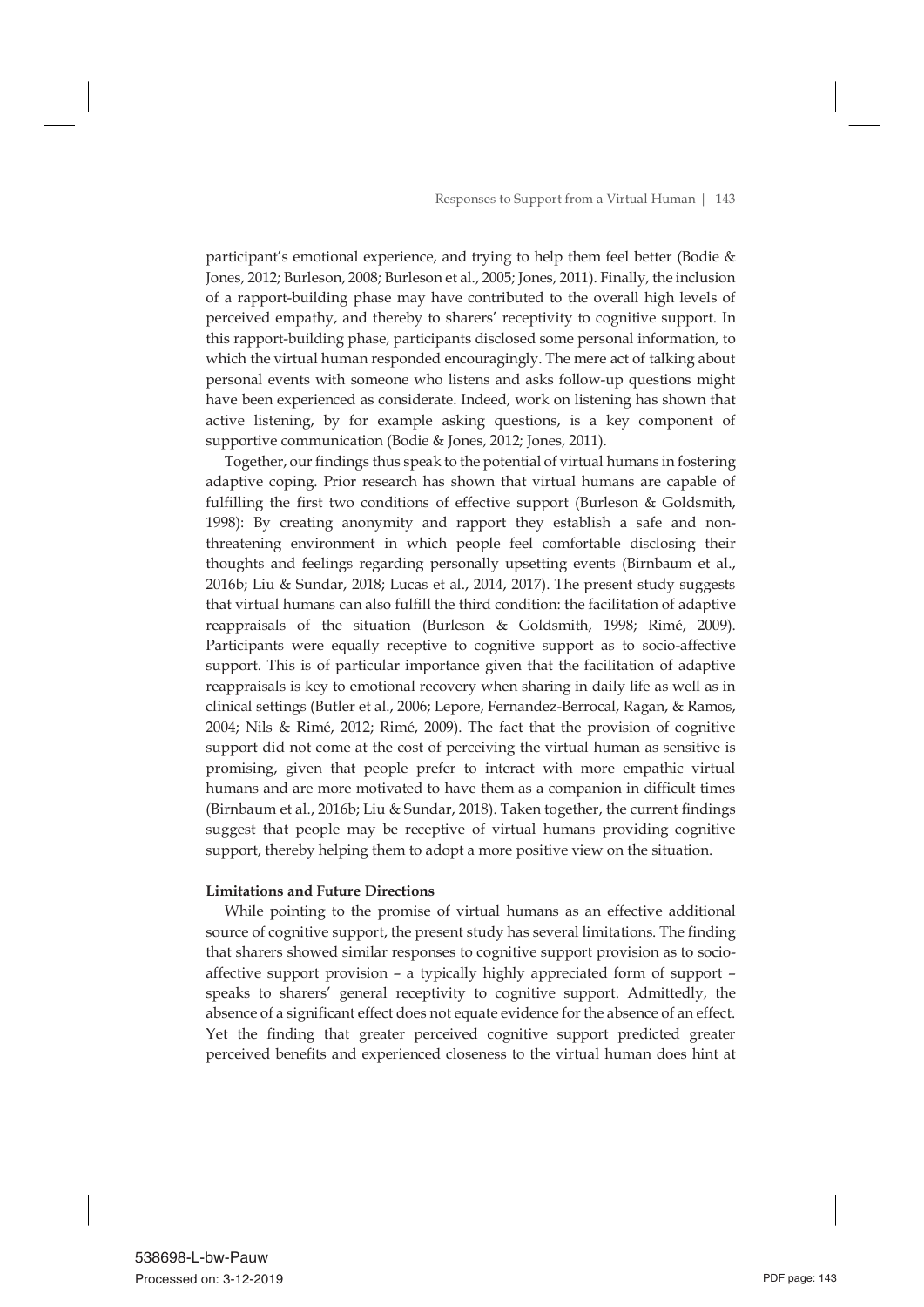sharers' appreciation of cognitive support. Furthermore, both the provision of socio-affective and cognitive support were associated with a reduction in emotional intensity after sharing. However, we did not include a control condition in the present study, thereby making it impossible to attribute emotional improvement to the obtained support rather than venting or the mere passage of time. Future research is thus warranted to more conclusively map sharers' preferences for and responses to support from virtual humans. Ideally, these studies would include a comparison between human and virtual human sharing partners, for example by letting participants believe that the virtual human they are interacting with is operated by a human versus automation. Alternatively, a control condition could be included in which participants do not share or share in the absence of a sharing partner (e.g., by writing, or recording a voice or video message), in order to examine the added value of socio-affective and cognitive support for fostering (perceived) benefits of sharing.

 Another shortcoming is that our findings only speak to self-reported short-term benefits, but not to actual (long-term) emotional recovery. In addition to sharers' experienced support, we assessed their *perceptions* of helpfulness, as well the immediate reduction in emotional intensity. It is thus possible that our findings merely reflect *perceived* benefits as typically reported after sharing (see Zech & Rimé, 2005). The finding that perceived support predicted perceived benefits, as well as improved wellbeing, but did not reduce emotional intensity experienced in response to the discussed event is in line with that possibility. Nevertheless, the finding that sharers experienced cognitive support as beneficial is promising, as it reflects receptivity to a form of support that enhances long-term emotional recovery. Yet it remains an open question whether they actually adopted the reappraisals that they were pointed towards. Future research is warranted to examine more long-term consequences of support provision by virtual humans, ideally assessing emotional and relational outcomes across a wider domain (e.g., appraisals, emotions, physical wellbeing, continued use of the virtual human).

 Furthermore, an important question is the extent to which the current findings can be applied. The present study employed the Wizard-of-Oz paradigm (Dahlbäck et al., 1993), with a human selecting the most appropriate response from a support repertoire to allow us to match the support to the specific situation at hand. Currently, this technique outperforms agents in terms of conversational abilities, because of humans' emotional intelligence (Grosz, 2018; Mavridis, 2015). Our conclusions regarding the appreciation of support from a virtual human are thus in fact limited to support indirectly provided by a human. The next step would be to automatize support provision. While still in its infancy, we do believe there is potential for doing so: With technology rapidly improving, artificially intelligent virtual humans are being built that are capable of controlling computer-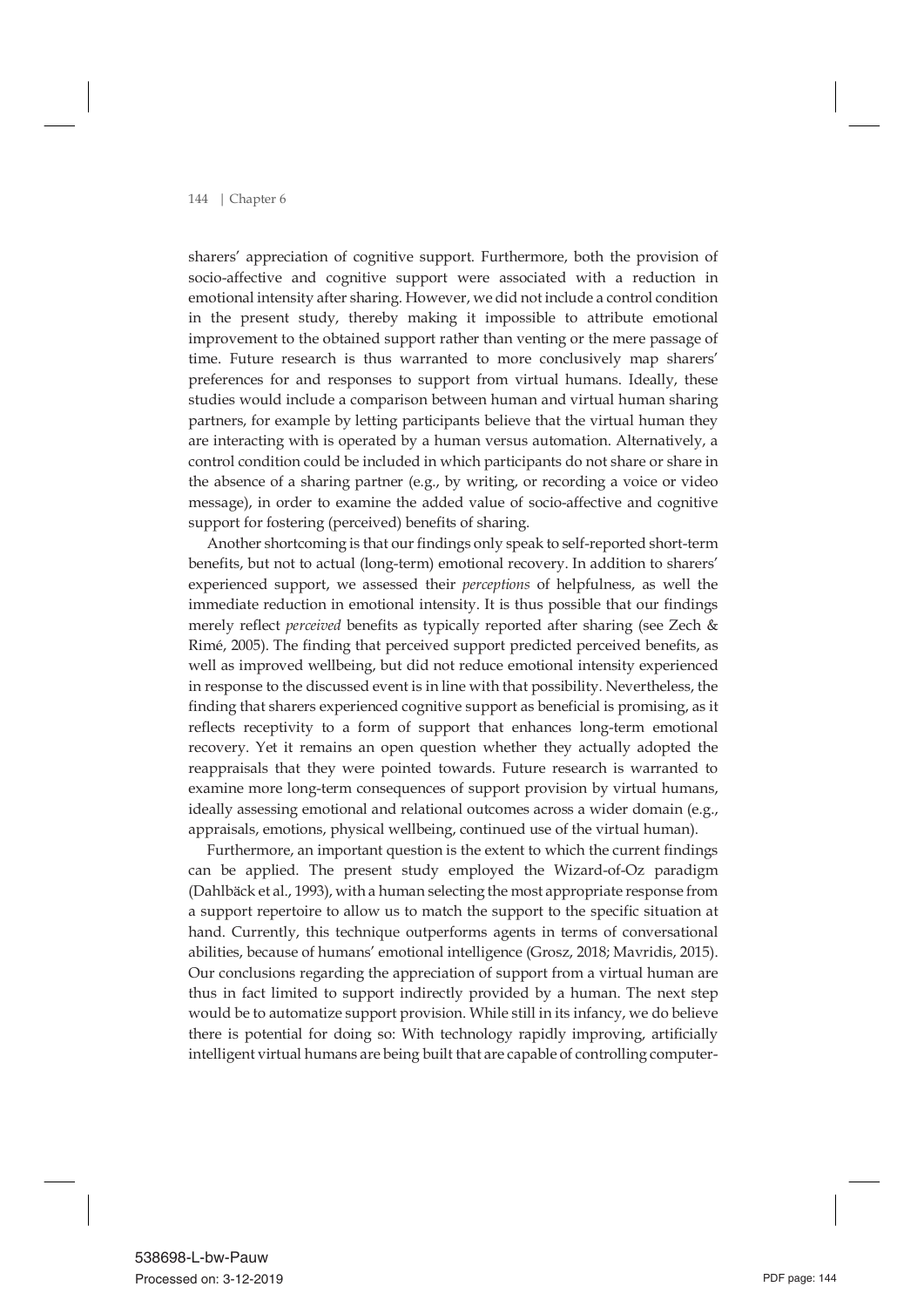generated bodies and interacting verbally and non-verbally with other users in virtual environments (see Rizzo et al., 2011). For example, SimSensei Kiosk is a virtual human interviewer that is designed to create engaging face-to-face interactions in which people feel comfortable sharing their psychological distress (Devault et al., 2014). She is used for semi-structured interviewing, in which she engages in follow-up questions and simple empathic responses to sharers' expressions, as well as provides non-verbal behavior that is contingent upon the sharer. An experimental study comparing the automated SimSensei Kiosk to a human-operated (Wizard-of-Oz) version and an actual human interviewer showed that participants were equally willing and comfortable sharing personal information to the automated version as to the human-operated version, and were generally satisfied and willing to recommend it others. While they did perceive the human-operated version as a better listener and experienced greater closeness to her, surprisingly, participants experienced similar levels of rapport to the (automated) agent as to a human interviewer. Thus, while not living up to human standards, the findings are promising. However, as SimSensei Kiosk currently is only capable of generic empathic responding (e.g. "I'm sorry to hear"), we opted for Wizard-of-Oz paradigm, in which a human selected supportive responses that were matched to what the sharer was saying.

 Given that several chatbot agents are currently being relatively effectively used to treat a variety of depression and anxiety symptoms (Fitzpatrick et al., 2017; Hoermann et al., 2017; Inkster et al., 2018; Ly et al., 2017), a related question concerns whether virtual humans have added value compared to chatbots when it comes to support provision. One advantage may be that by talking, people emit clearer expressions of what they are feeling compared to when they are writing, given that their speech includes both verbal and non-verbal content. Certain virtual human agents (such as SimSensei Kiosk) are capable of inferring psychological distress (e.g., depression, anxiety and post-traumatic stress disorder symptoms) from people's non-verbal behaviors (e.g., speech prosody, downward eye gaze; Devault et al., 2014; Lucas, Gratch, Scherer, Boberg, & Stratou, 2015; Ring, Bickmore, & Pedrelli, 2016; Scherer et al., 2014; Scherer, Stratou, Gratch, & Morency, 2013), thereby not requiring sharers to explicitly indicate how they feel. Chatbots often demand users to indicate their emotional experience by Likert scales, emojis or other pre-formatted options (e.g., Fitzpatrick et al., 2017; Inkster, 2018), thereby impeding the natural flow of a conversation, and relying on selfreport, rather than more implicit indicators of psychological distress. Furthermore, by their non-verbal active listening behaviors, virtual humans may feel more real and human-like than chatbots. This may foster greater rapport and thereby greater self-disclosure and motivation to continue using the virtual human (cf. Birnbaum et al., 2016b; Gratch et al., 2013; Lucas et al., 2014). Finally,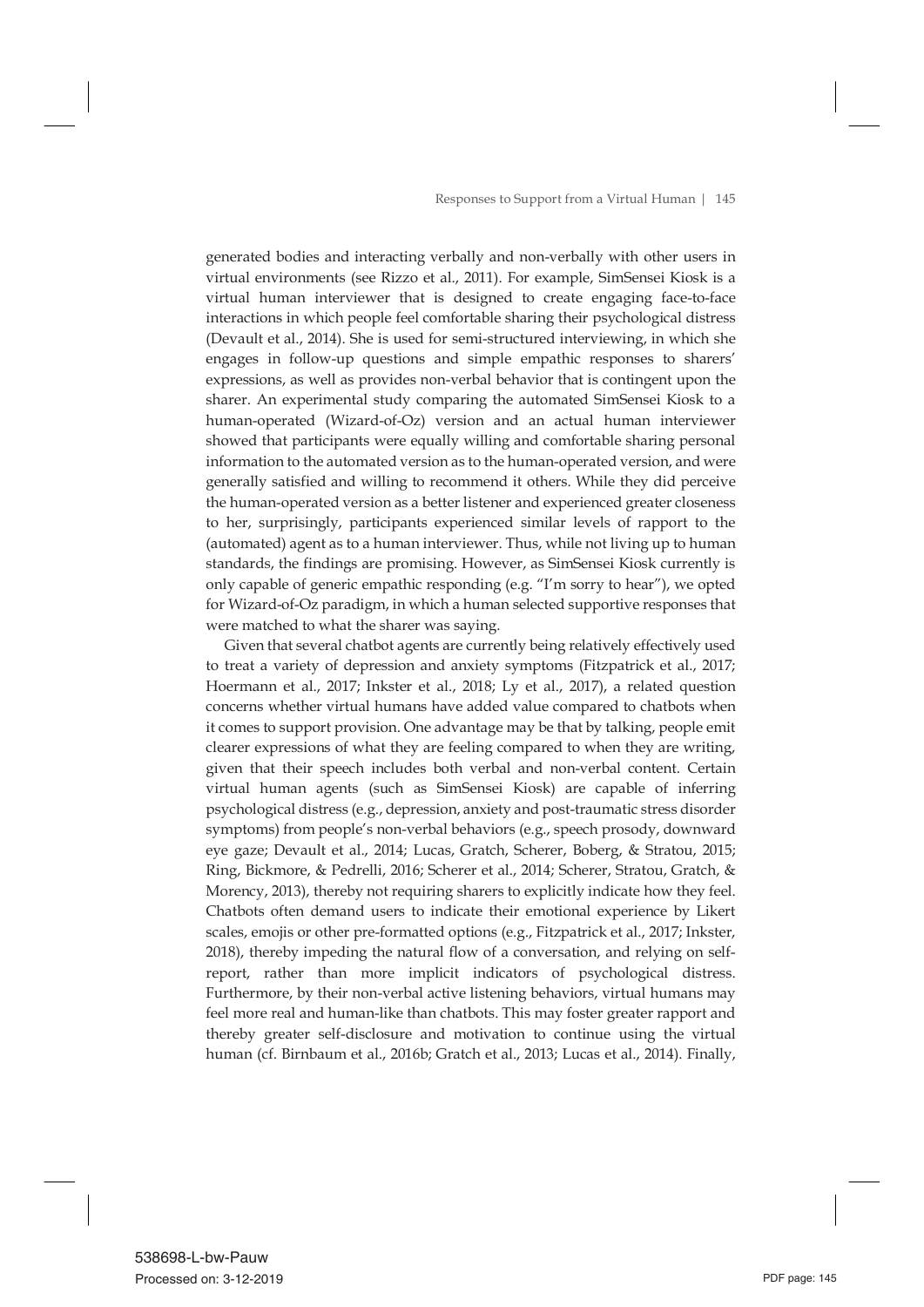the question is whether writing versus talking about one's emotions is differentially effective in and of itself. People do appear to use different words when describing their experiences depending on whether they are writing or talking (Balon & Rimé, 2016), but we are unaware of any empirical studies directly comparing the effectiveness of chatbots and virtual humans in fostering emotional recovery. In sum, then, future research is warranted to examine whether virtual humans constitute better conversational partners than chatbots.

### **Conclusions**

 Taken together, the present study suggests that virtual humans may be capable of fulfilling all necessary steps for providing effective social support. Extending prior research showing that people are willing to disclose personal information and talk about their emotions with a virtual human (Devault et al., 2014; Gratch et al., 2014; Lucas et al., 2017), we show that people also are receptive to cognitive support – a form of support that is considered necessary for effective long-term recovery. The provision of cognitive and socio-affective support yielded similar levels of perceived helpfulness and experienced closeness to a virtual human, and both effectively reduced short-term emotional distress. Hence, while we do not conceive virtual humans as a replacement for humans, the current findings suggest that virtual humans may be a valuable addition for those who may, at times, lack appropriate support from close others or clinicians.